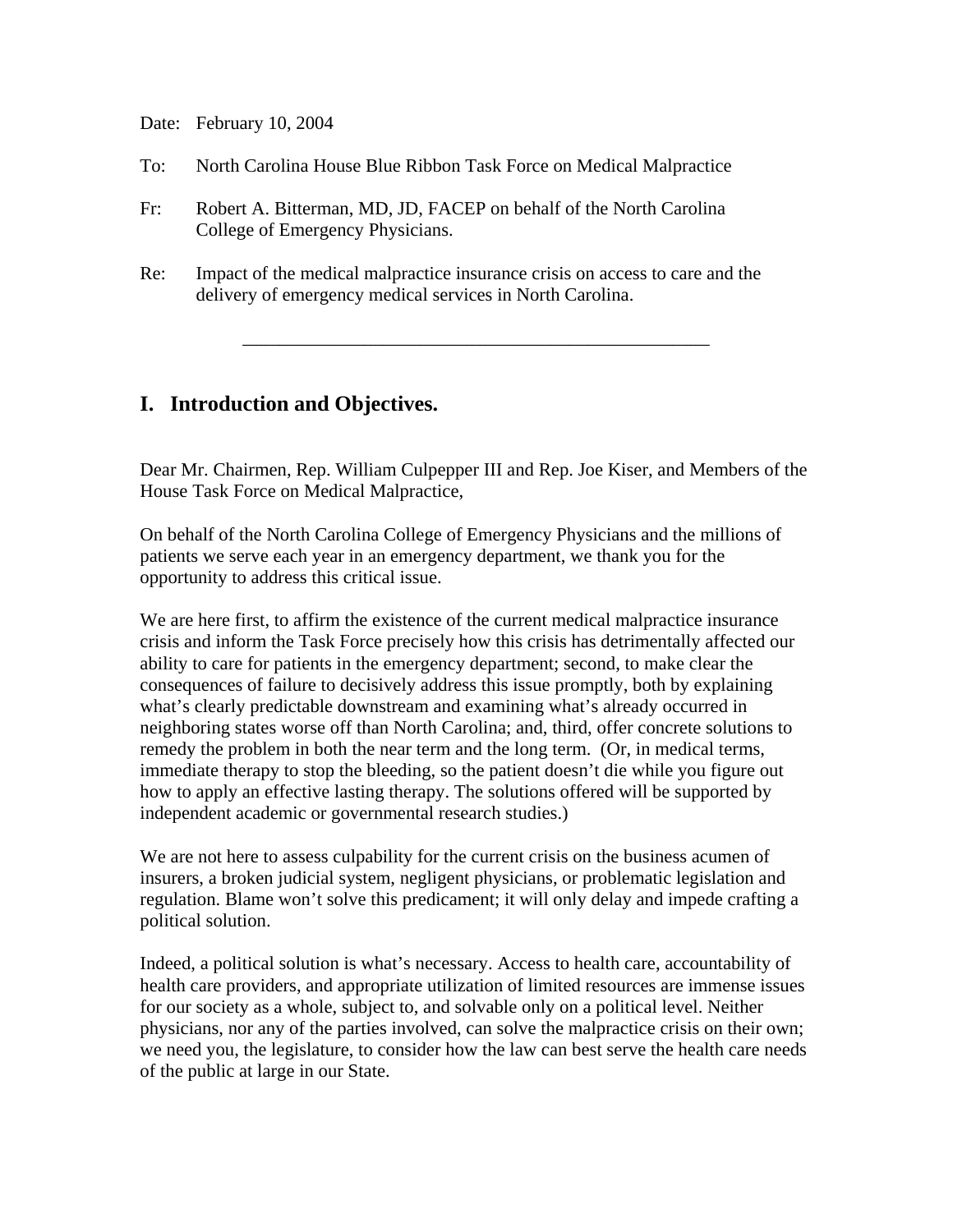# **II. What is emergency medicine? What is our role in North Carolina's health care safety-net, and what are its current vulnerabilities?**

### **A. Emergency medicine is the health care safety net of North Carolina.**

I'd first like to take a few moments to explain how emergency care is delivered, and our role as safety-net providers in the health care system.

- 1. Emergency physicians staff hospital based emergency departments (EDs) 24 hours per day, 7 days per week, 52 weeks per year. We examine and treat anyone who presents to the ED – insured or uninsured, citizen or illegal alien, Medicare or Medicaid patients, children or adults.
- 2. Emergency medicine is a high risk practice.
	- Patients present to the ED suddenly, often in extremis needing immediate medical attention, and we have no preexisting relationship with the patients and no advance knowledge of their underlying medical problems. Acuity can be very high and adverse outcomes or death are not uncommon. Less than 10% of patients presenting to emergency departments are now considered as non-urgent.
	- Emergency physicians often practice with limited resources and specialty physician back-up. Technology and resources such as CT scanning, ultrasound, 24-hour radiology services, and on-call backup services, such as trauma surgeons or obstetricians are frequently unavailable due to economics or liability issues.
	- Ninety percent of our larger hospitals have saturated their capacity for treating patients resulting in ED overcrowding. Most trauma centers are currently overwhelmed. Ambulance diversion is common, ED waiting times have increased 33%, and the number of individuals seeking emergency care who leave the ED before being seen has tripled in some areas. (Bureau of the Census. Health Insurance Coverage, 1997. Washington, DC: Government Printing Office; 1998:60-202. Derlet RW. Overcrowding in emergency departments: increased demand and decreased capacity. Ann Emerg Medicine 2002;39:430-432.)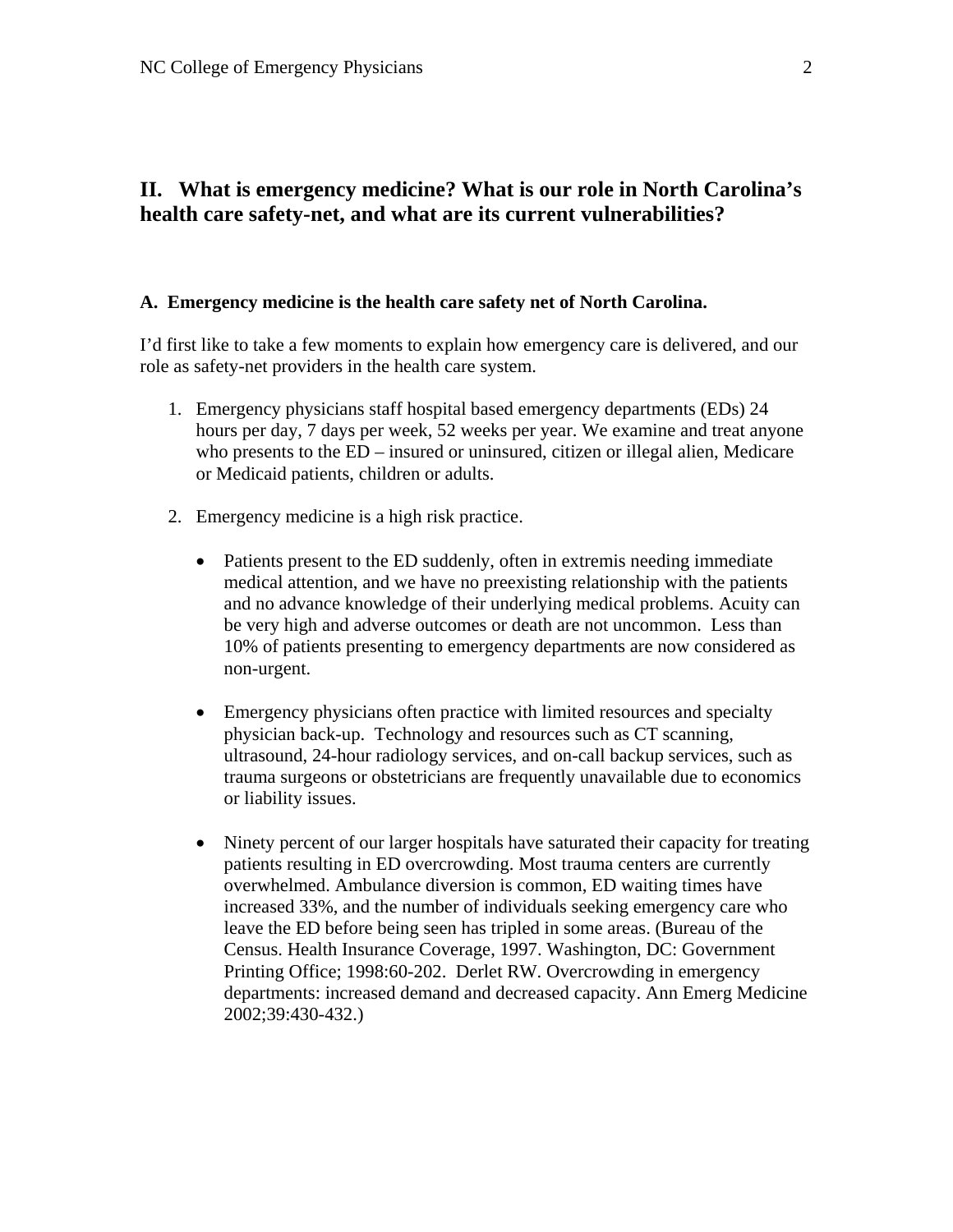- 3. Emergency physicians and hospital emergency departments take care of everyone, including all those unable to obtain medical care anywhere else.
	- In fact, studies show that 20% of all the ambulatory patients seen in emergency departments had previously contacted another health care provider but were refused care, and instead told to seek care in an emergency department. Some patients were refused care because of lack of insurance, others refused because they were perceived as high liability risks. (Young GP, Walker MB, Kellerman AL, et al. Ambulatory visits to hospital emergency departments: patterns and reasons for use. J Amer Med Assoc 1996;276:460.)
	- Non-emergency physicians are referring more patients to emergency department and safety net hospitals, such as academic health centers, and are refusing to provide on-call ED coverage or accept referrals from emergency departments due to liability concerns. (E.g., see Berenson RA, Kuo S, May JH. Medical Malpractice Liability Crisis Meets Markets: Stress in Unexpected Places(ED's), Issue Brief No. 68, September 2003, Published by the Center for Studying Health System Change.)
	- Non-emergency physicians may choose which patients they treat in their private practices, and can decline to care for patients considered high-risk, litigious, uninsured, or underinsured such as Medicaid or Medicare. The ED is required to examine and treat everyone, regardless of economic or litigation status, because of federal law – EMTALA.
	- On average, the emergency department payer mix includes 25% who do not pay for the care provided and another 50% are covered by government sponsored programs, such as Medicaid and Medicare, which often don't cover the cost of care. The average emergency physician provides \$138,000 a year in uncompensated care due to the mandates of EMTALA, and additionally incurs the liability insurance costs for each non paying patient seen. (Source: Kane CK. Physician Marketplace Report: The Impact of EMTALA on Physician Practices. AMA Center for Health Policy Research 2003. Next highest were General Surgeons and Internal Medicine Subspecialties at around \$27,000/year.)
	- The emergency services delivery system truly is society's health care safety net.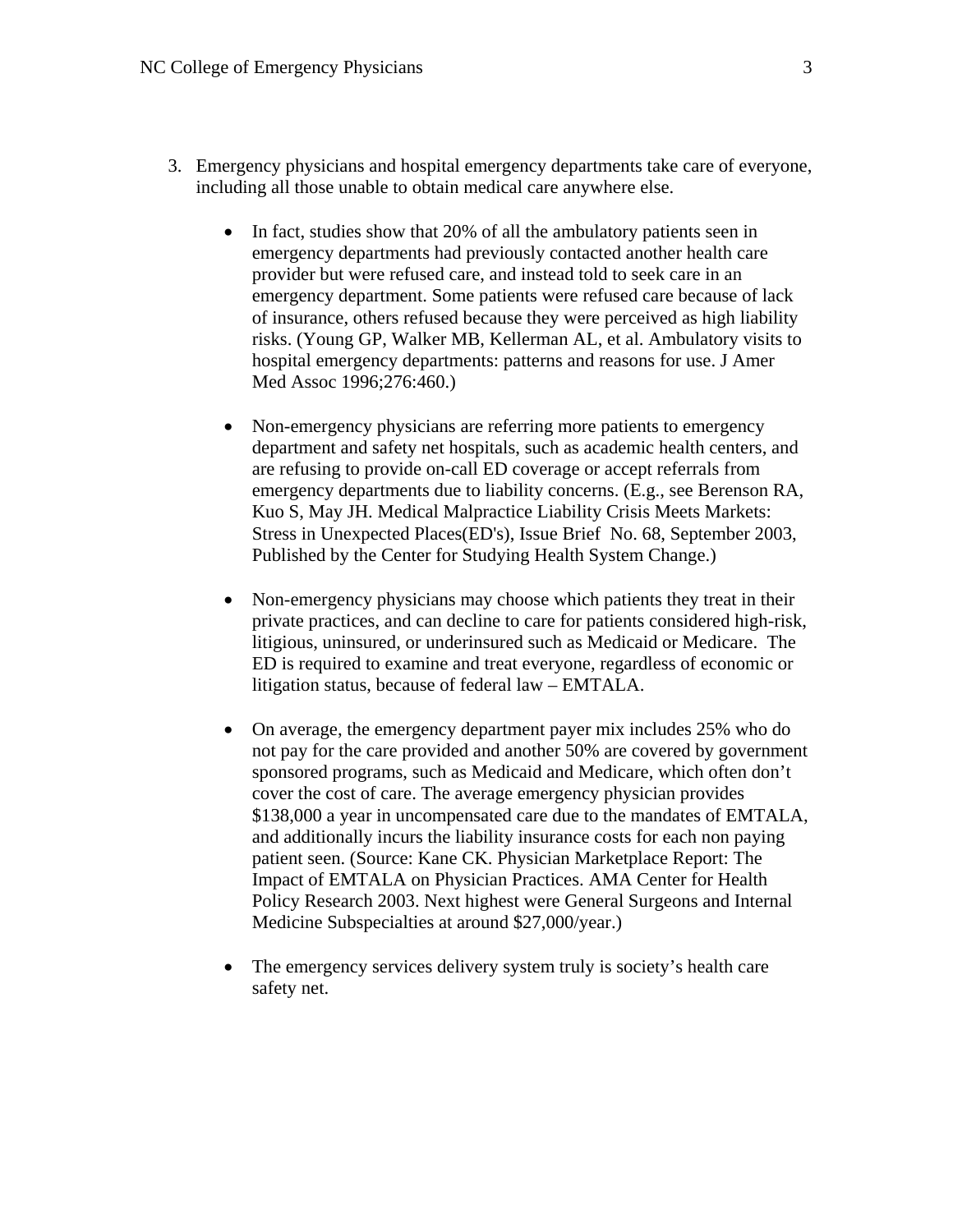### **B. Emergency care is subject to two independent types of liability lawsuits – ordinary malpractice actions under state tort laws and federal claims for statutory liability under EMTALA.**

Emergency physicians, hospital emergency departments, and on-call physicians are subject to ordinary malpractice negligence claims under state laws just like all other health care providers. However, they are also subject to an additional distinct and independent system of regulatory and civil liability under federal law, the Emergency Medical Treatment and Labor Act (EMTALA), for screening, stabilization, and transfer of emergency department patients.

First, under EMTALA, physicians (and hospitals) are potentially liable for civil monetary penalties of \$50,000 for ordinary negligence regardless if any harm comes to the patient. These fines are not covered by malpractice insurance and some insurance carriers will not even defend the physicians in actions by the government to impose the fines.

Second, hospitals may be sued under EMTALA for any harm that occurs to an individual as a result of a physician or the hospital violating the law. EMTALA makes hospitals directly liable for acts of its emergency physicians and on-call physicians, and hospitals may recoup those losses from the responsible physician under state law indemnity provisions or contractual indemnity. EMTALA lawsuits are statutory liability claims; they are specifically NOT malpractice or negligence claims, though the damages available under EMTALA claims are those damages available in the state in which the hospital and the physician work.

Thus, whether we're sued under EMTALA (indirectly through the hospital) or sued under ordinary state law, it's the state's tort system that determines available damages. This is one of the reasons it is so important for our legislature to address the damages issue specifically. (See Section VI.A.1. below which addresses caps on damages.)

#### **C. Availability of malpractice insurance coverage for emergency physicians.**

#### 1. Malpractice Premiums and Amount of Insurance Coverage Available.

Medical Mutual Insurance Company of North Carolina (MMIC) and GE Medical Protective (two NC insurance carriers) each has already shared data with you on the escalating premiums and decreasing coverage limits available for physicians in North Carolina. Please note this is a double effect. It's not just the premium that goes up; the actual amount of coverage also goes down. Physicians and hospitals then have higher deductibles, less coverage, and more exposure to future liability claims which are yet to be experienced through self-insurance vehicles.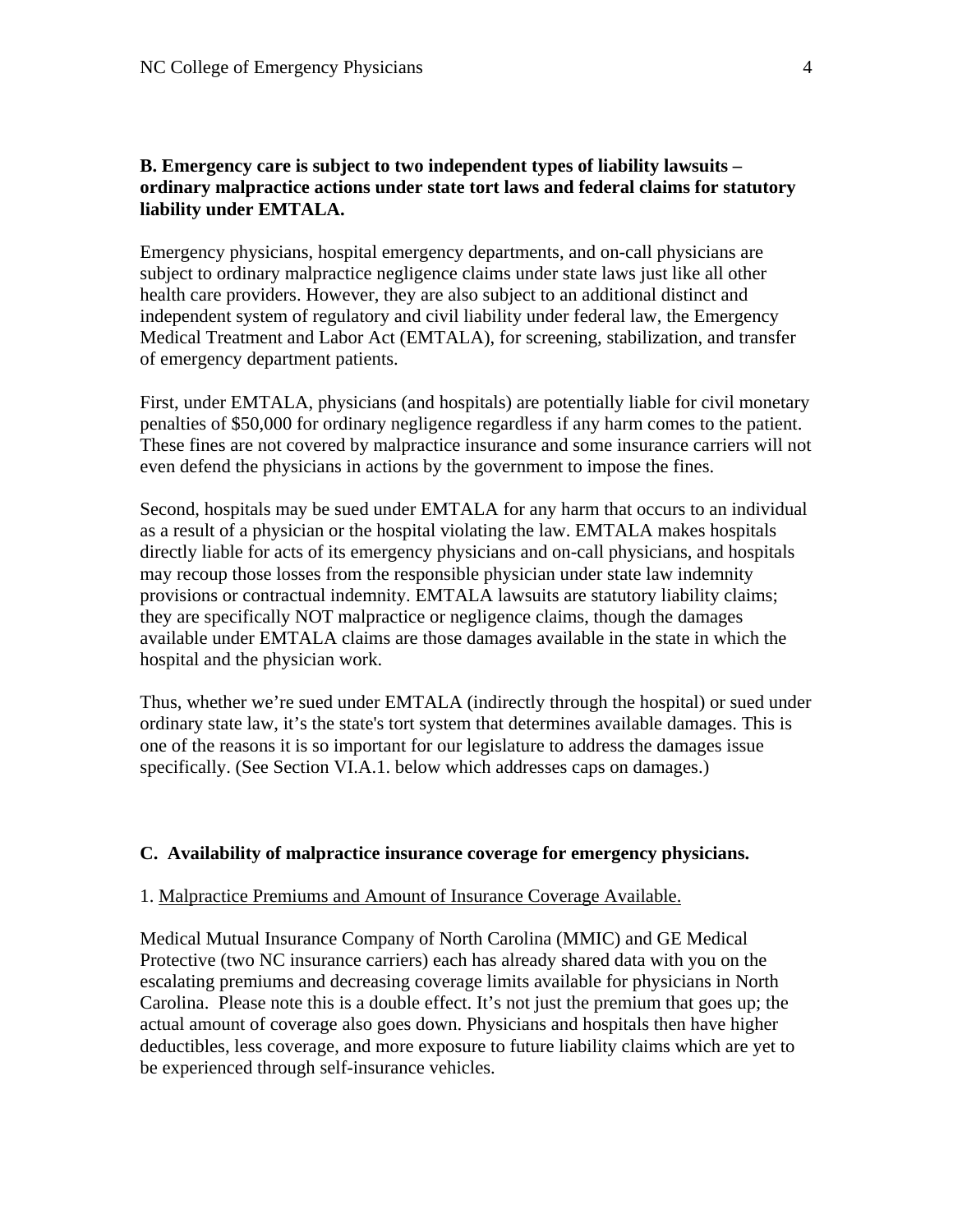- For example, Mission St. Josephs in Ashville now must cover a \$25,000 deductible for each of its employed physicians; and a group of emergency physicians staffing 3 hospitals in the Piedmont must cover the first \$10,000 of any settlements and are only insured for 1/3 the amount of coverage they had previously. These deductibles and lower per claim and aggregate coverage limits will significantly impact the sustainability of providing care for both hospitals and physicians in the future, and bode poorly for diminishing the continual draining of resources from the health care safety net.
- The average malpractice insurance premium for emergency physicians, if insurance is even available, increased over 50% per year for the last two years in North Carolina.
- Emergency physicians have little means to pass the increased costs of insurance onto third party payers or the individual patients themselves. Uninsured or no-pay patients who don't pay for the cost of their care obviously don't cover their liability costs either. Medicaid and Medicare pay fixed fees, regardless of the physician's insurance costs. Similarly, managed care companies have limited the ability of physicians to cost shift these increased malpractice costs onto other patients. Thus, emergency physicians essentially absorb all the increasing cost of liability into their practice themselves, which then limits their ability to provide those services and recruit quality physicians into their practice.

### 2. Availability of malpractice insurance for emergency physician.

You already heard testimony from a number of commentators concerning the difficultly emergency physicians have recently experienced in obtaining liability coverage or that insurance was secured at the last minute at much higher rates for much less coverage. Unquestionably, insurers are becoming more restrictive in writing coverage for emergency physicians.

Medical Mutual Insurance Company of NC (MMIC), our own state physician-owned liability insurance carrier, turns down over 70% of emergency physicians applying for liability coverage.

- MMIC states that emergency physicians are "rapidly becoming uninsurable risks".
- MMIC also refuses to write insurance for 85% of the obstetricians and neurosurgeons in North Carolina.
- Are 70% of the emergency physicians and 85% of the obstetricians and neurosurgeons in North Carolina "bad doctors" or incompetent? Of course not!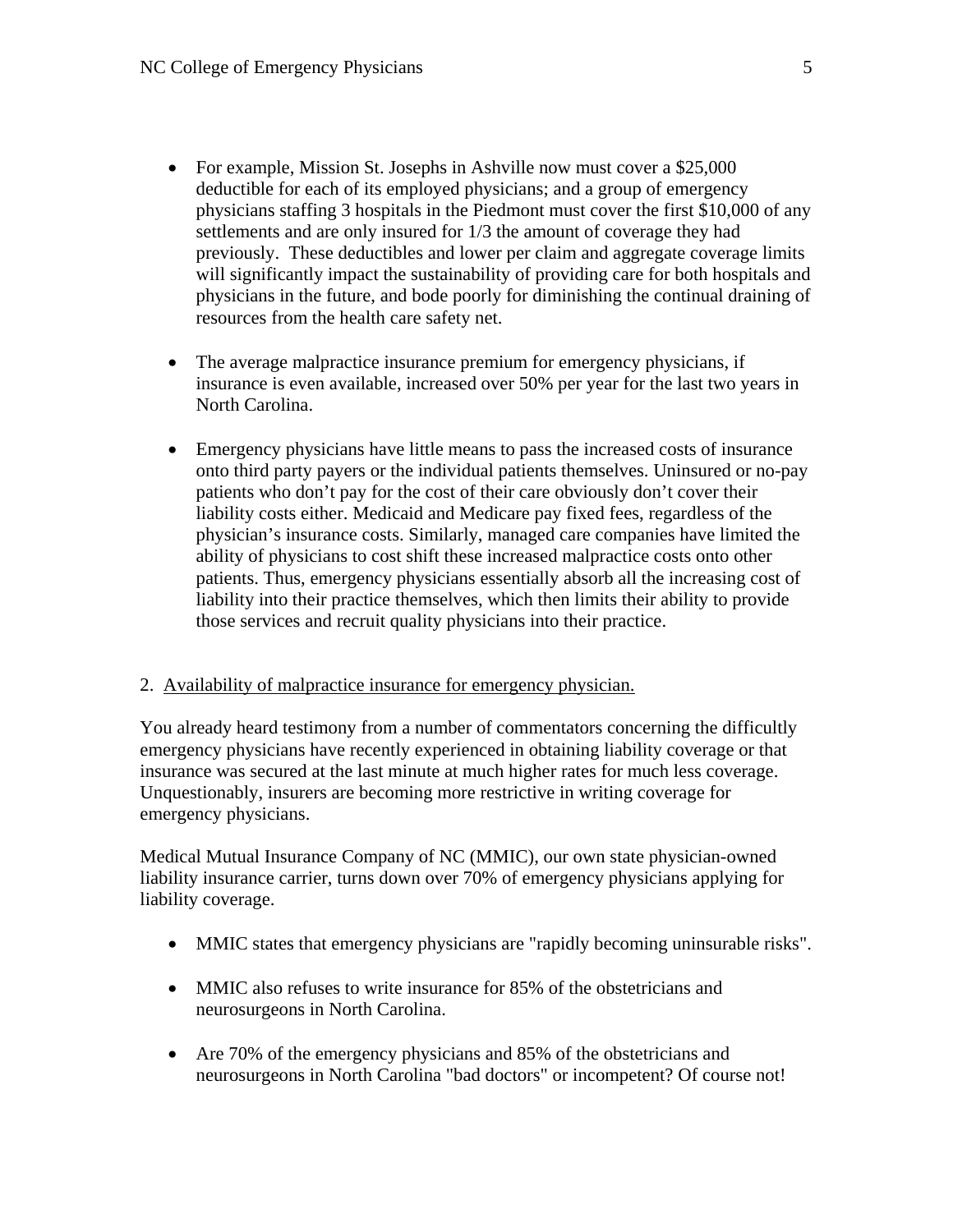- In North Dakota, emergency physicians pay on average less than \$2 per patient in malpractice insurance premiums. In North Carolina, the cost ranges from \$4 to \$12 per patient; and in south Florida, the cost is \$25 per patient ED visit. Are physicians in North Dakota 6 times better than physicians in North Carolina? Are physicians in Florida twice as negligent as physicians in North Carolina? Of course not!
- The insurance cost differences have nothing to do with the quality of care provided; they have everything to do the litigation system and tort laws of the individual states.

Examples of malpractice insurance availability problems for emergency physicians in North Carolina:

• Catawba, Caldwell, Burke, and Alexander Counties.

As I write this document (Friday, February  $6<sup>th</sup>$ ), a group of emergency physicians who staff hospitals serving 125,000 patients per year in four counties, Catawba, Caldwell, Burke, and Alexander, may be forced to cease practicing next week because they can't obtain malpractice insurance at any price. On December 9, 2003, the group received a notice of non-renewal from GE Medical Protective effective February 9, 2004, leaving only two months to procure malpractice insurance. In January 2004, Mag Mutual, after earlier assurances that it intended to insure the group, declined to do so citing "changing market conditions," and stating that emergency medicine is now "simply too high a risk".

MMIC told the group that it was no longer writing coverage for any emergency physicians. The group then spoke to dozens of different insurers including commercial insurers, off shore and overseas carriers, in state and out of state brokers, and even a bankrupt company, PhyAmerica, about obtaining insurance. The best quotes they received, including from Lloyds of London and other companies, were for approximately \$12 a patient, or an eight times increase over the year before, for one third less coverage. (Instead of \$2 million/\$6 million coverage, they were being quoted prices for \$1 million/\$3 million coverage on a claims-made policy.) Thus, their total insurance costs are projected to increase from less than \$200,000 per year to over \$1.4 million per year. Additionally, since the proposed coverage is for a claims-made policy, if any of the physicians leave the practice they would have to pay a tail of up to \$80,000 per physician. (The average emergency physician typically earns around \$180,000 a year.)

This group of physicians provides services to an underserved area in western North Carolina. Twenty percent of their patients are no-pay patients, persons unable or unwilling to pay anything for the services provide by the hospitals or the doctors. For these patients, under the proposed insurance package, the doctors would have to pay \$360,000 out of their own pockets in order to see these patients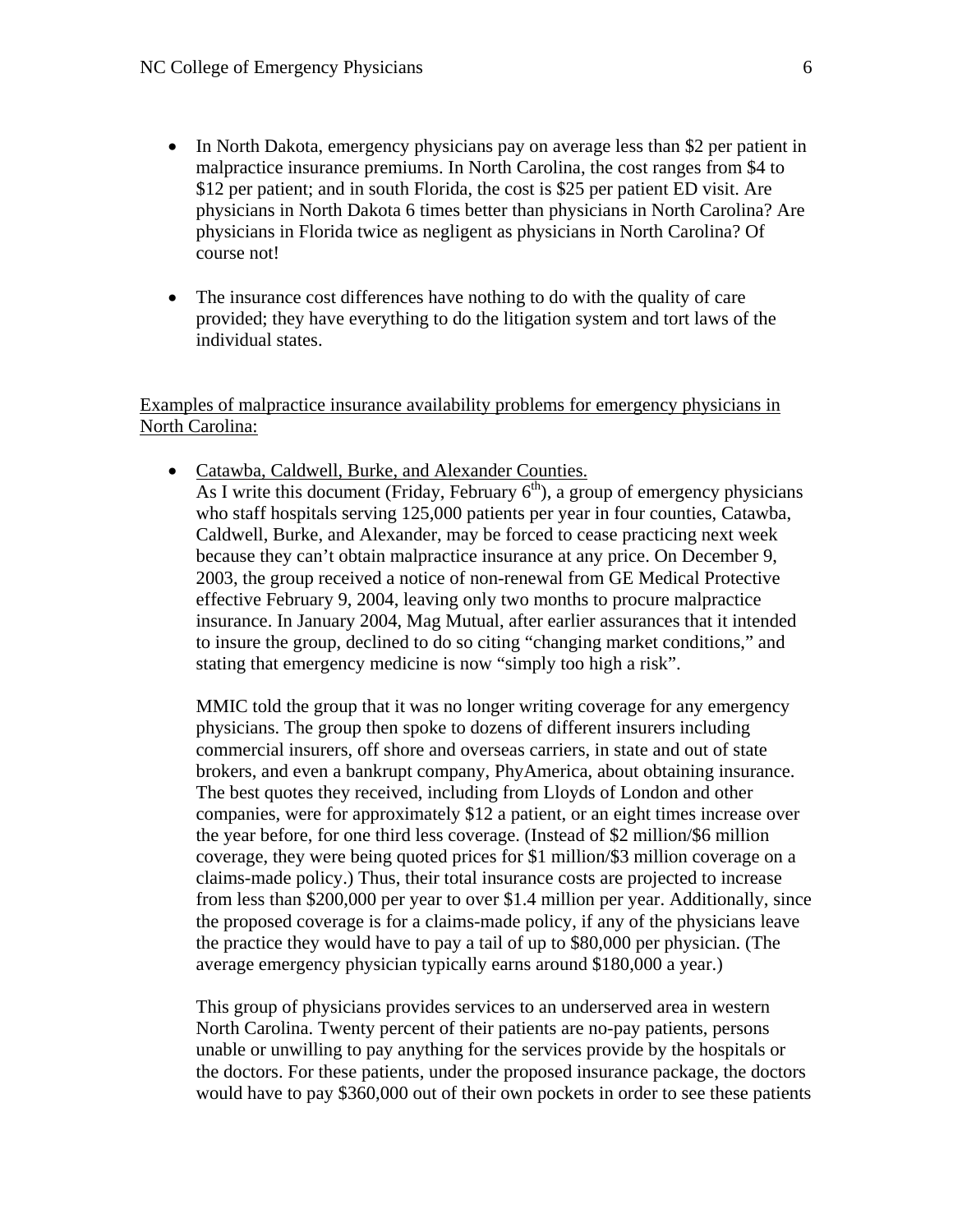for free just to cover their insurance costs. Additionally, 50 percent of the patients they serve are Medicare and Medicaid patients and Medicaid clearly (sometimes) doesn't even cover the cost of insurance let alone reasonable fees for treating the patients.

Furthermore, since these emergency physicians provide a substantial portion of the medical direction for ambulance units (EMS or Medics), this area of the state may lose its advanced ambulance services.

These four counties now are at risk of having absolutely no emergency services available in their communities, at least not from their existing group of emergency physicians. This could result in catastrophic consequences to emergency medical care in western North Carolina.

• Asheville area.

An emergency physician group in Ashville received a 45 day non-renewal notice from their insurance carrier. They were finally able to obtain coverage from another company at triple the price for half the amount of coverage, an effective six fold increase in their malpractice premiums in one year.

However, the insurer would not cover the physicians for providing EMS direction, jeopardizing the area's EMS system, ground and helicopter transport facilities and educational and training programs. (To solve the problem the local hospital 'hired' the physicians to provide EMS medical services, as a way to cover their potential liability under the hospital's self-insurance pool. Notice that such 'solutions' simply shift the risk exposure to the hospitals instead of an insurance carrier or the physicians themselves. Claims related to these services will simply dilute the hospitals capital and future ability to fund patient care services.)

The hospital also lost a number of its obstetrical on-call physicians, so patients with no prenatal care now show up in the emergency department seeking delivery from physicians who do not have sufficient skill, training, or the experience to deal with obstetrical emergencies and delivery.

• Asheboro area.

An independent emergency physician group in Asheboro lost two of their physicians who had relatively minor past-claim histories due to the restrictive underwriting position taken by their insurer. The group has been unable to replace the physicians because no carrier will insure potential recruits to the facility.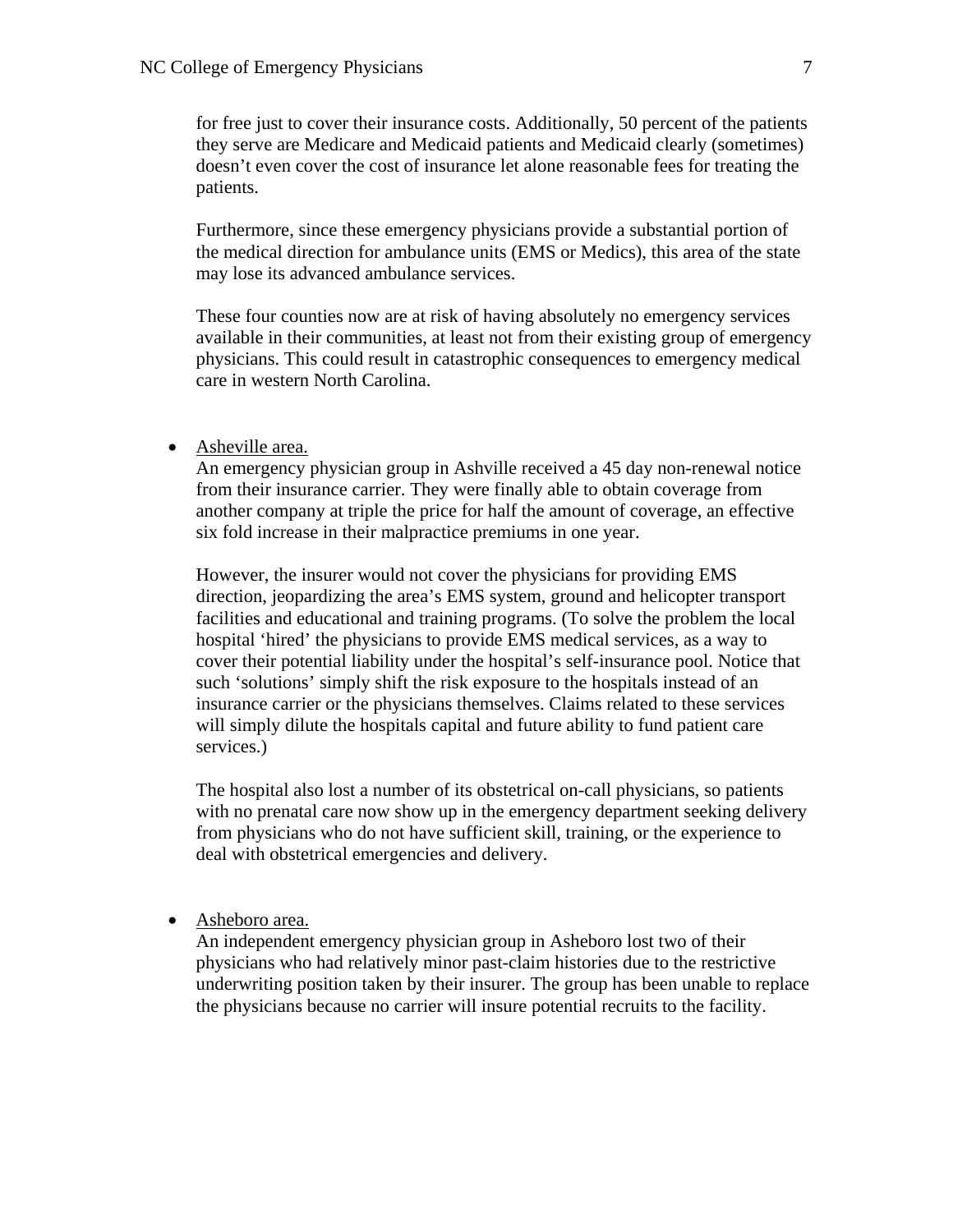• Piedmont area.

An emergency physician group covering three hospital EDs in the Piedmont area, all well trained board certified physicians, was recently dropped by GE Medical Protective with less than two months notice. The group 'turned over every rock' to find insurance coverage. Only one company, MagMutual, was willing to offer them a malpractice insurance policy, subject to annual review to determine if the policy would be renewed. The physicians were also forced to relinquish all settlement rights to the insurance company, thus losing control of litigation that could tarnish their reputations, future insurability, and even future employability.

The policy cost the group between two and three times their previous coverage and imposed a new \$10,000 deductible for ANY settlement. Their cost of purchasing tail coverage at the time of switching carriers was around \$250,000 for 18 physicians. Furthermore, since their new policy is also a claims-made policy they will have to purchase additional tail coverage yet again in the future.

### 3. Claims-Made Malpractice Insurance Tail Coverage Issues.

Almost all emergency physicians no longer have access to occurrence coverage; only claims-made coverage is available. This means when they leave their practice, or move from one hospital to another, they must purchase a 'tail' to cover potential malpractice claims from their past practice. If the hospital or physician group provides the tail they become reluctant to let go marginal physicians because of the high cost of tail coverage, which can be as much as \$80,000 per physician. Similarly, if the individual physician must purchase their own tail coverage, quality physicians are reticent to join emergency practices with claims-made insurance due to the high tail expense. A number of emergency physician groups in North Carolina have had difficulty recruiting well trained board certified physicians due to the liability costs and tail issues in our state.

There has been a trend towards large contract groups absorbing independent practice groups because the contract group can provide insurance coverage or physicians being amalgamated into hospital employees or migrating to covered medical entities that can provide malpractice coverage for them, such as public health clinics or university or health safety net type communities.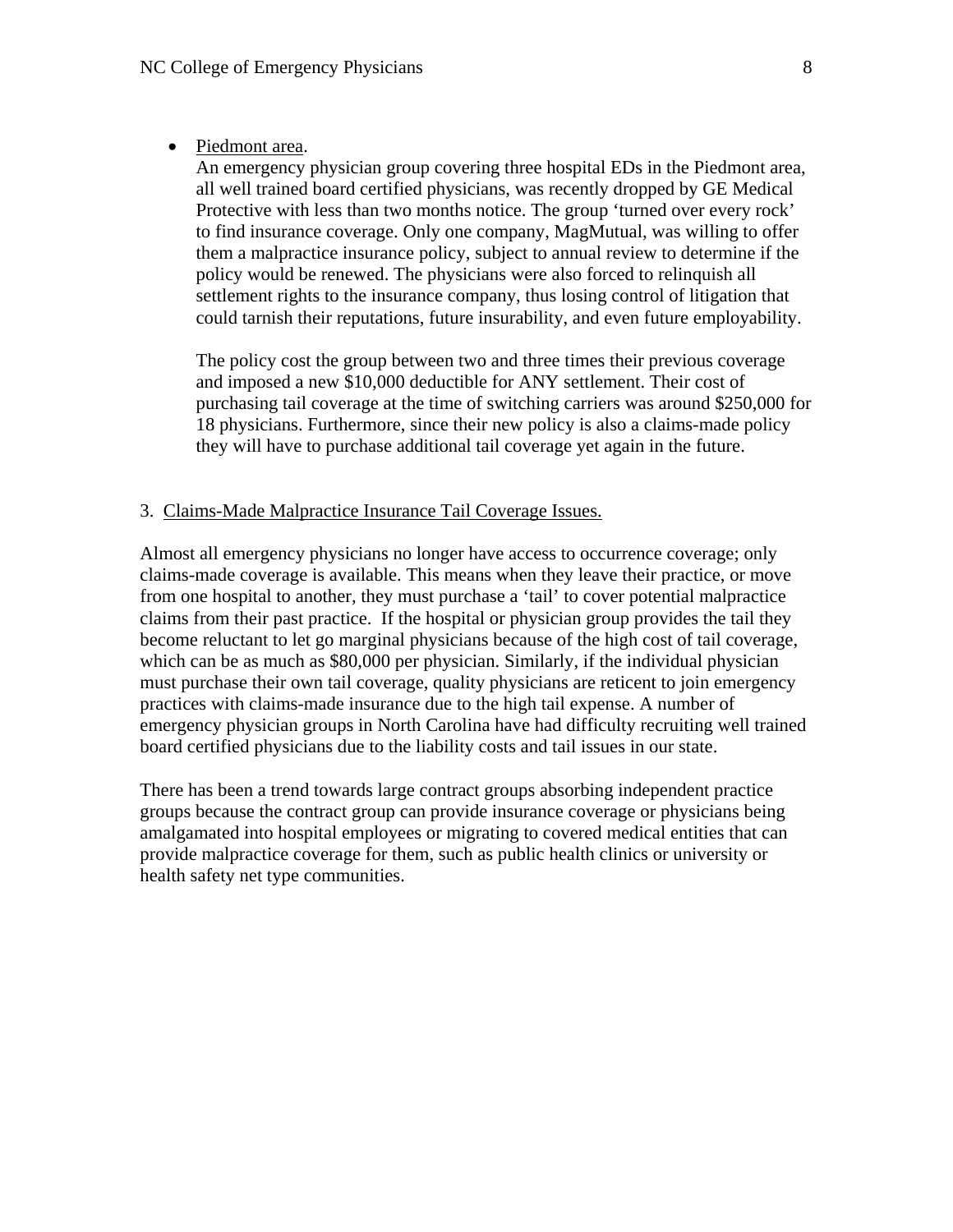# **III. Emergency physicians can't do it alone. To provide effective emergency care we need EMS-Ambulance systems, hospital resources, and our on-call physician colleagues.**

Even if emergency physicians can survive the liability insurance crisis and maintain their practices, patients will still suffer if we don't save the support systems we need to provide quality emergency care. Unlike depictions on the TV show "**ER**", emergency physicians can't take care of every illness or injury on our own: we need EMS providers in the field, hospital resources and nursing services, and the specialty expertise of our on-call colleagues such as surgeons, neurosurgeons, obstetricians, internists, cardiologists, pediatricians, and orthopedic surgeons.

Our ability to treat emergencies depends on the continued availability of this triad of health care providers. The malpractice insurance crisis has already eroded their availability, diminished access to care, and threatens the continued existence of our safety-net system.

### **A. Emergency Medical Services (EMS) – Ambulance Systems.**

Medical direction of ambulances, rescue helicopters, and EMS units is a generally a service provided free of charge to the denizens of our state by almost all practicing emergency physicians in North Carolina. Emergency medical technicians and paramedics who staff ambulance units must practice under the license of physicians, and require medical direction, according to state law. Limitations on our liability coverage would seriously limit our ability to provide EMS direction under our licenses.

For example, when the emergency physician group in Ashville was recently non-renewed by their insurance carrier, the policy they were finally able to obtain from a different carrier would not cover the physicians for providing EMS direction, jeopardizing the area's EMS system, ground and helicopter transport facilities and educational and training programs. (Ultimately, a hospital 'hired' the physicians to provide EMS medical services, and covered their potential liability under the hospital's self-insurance pool.)

### **B. Hospital Resources.**

North Carolina hospital liability rates have tripled in the past two years, but that's only part of the problem. Besides their rates tripling, hospitals coverage has decreased resulting in increased exposure through high deductibles or self-insurance vehicles.

If a hospital's insurance premium jumped from \$3 million to \$9 million in two years, that's \$6 million per year that is unavailable to provide health care, which translates into less nurses in the emergency department, loss of ultrasound techs at night, loss of immediate readings from radiologists, less ICU beds available, and less funds to procure or contract for on-call physician services to the emergency department.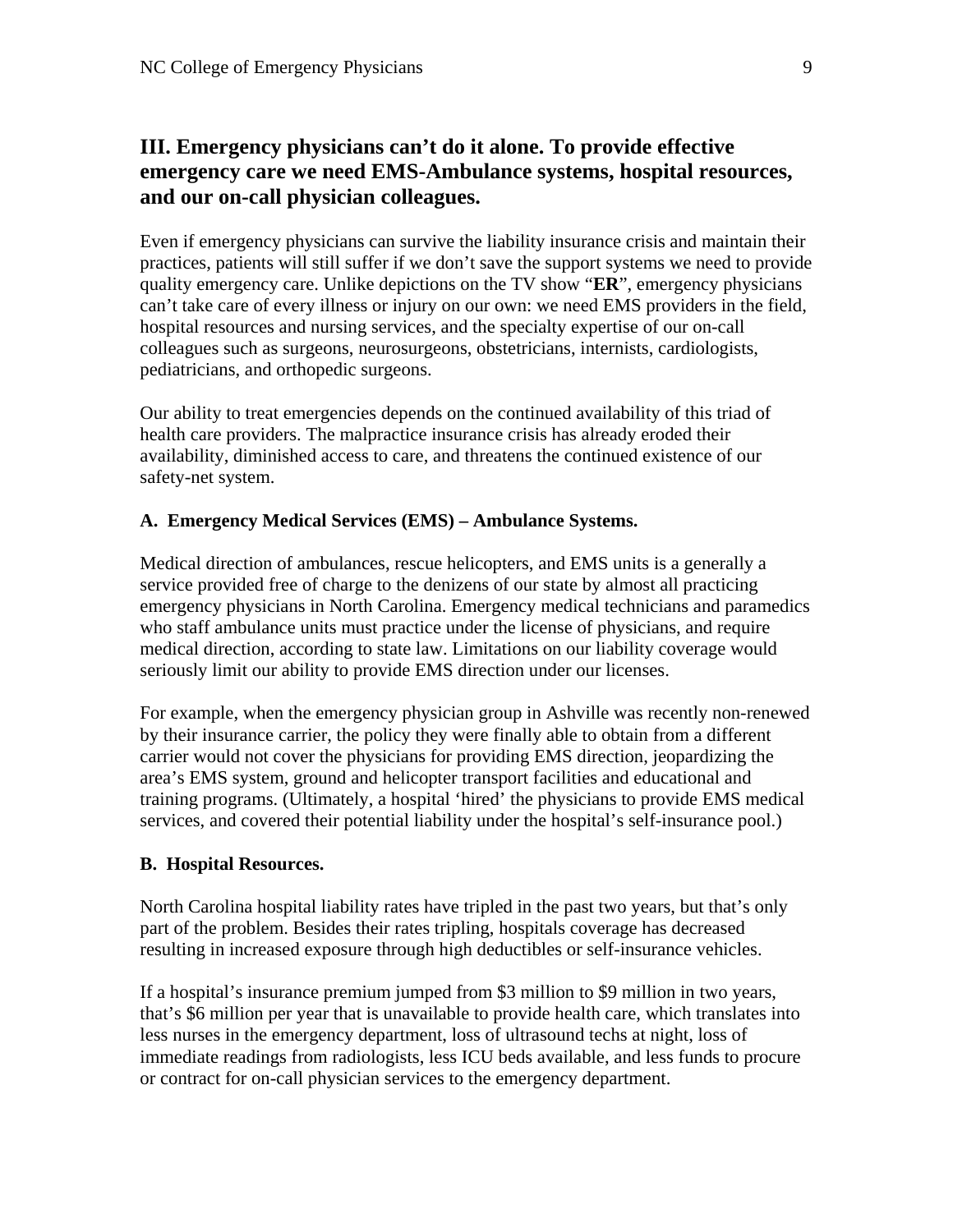For example, I recently accepted a transfer of a major trauma victim from a hospital in the eastern part of the state, well over two and half hours away from Charlotte, because it had lost some of its trauma resources and closer facilities that usually accepted its cases in transfer either had no physicians willing or able to accept the patient in transfer or had no intensive care services available to treat the patient. Certainly, a two plus hour delay to definitive treatment is not optimal trauma care.

Another ominous issue for our hospital partners is their ability to fund future capital acquisition needs. The American Hospital Association (AHA) states that approximately a third to a half of all hospitals are operating negative margins. Even if a hospital's margin is one to two percent, if their liability cost eats up that one or two percent, then they have no free cash flow to fund capital programs, and must seek endowments or alternative sources of funding rather than operating funds.

Money diverted from capital programs to cover insurance, especially in the rural areas, is jeopardizing the future of hospitals to provide technology, buildings, and additional or upgraded services; at the very time the needs for such services is predicted to accelerate as the baby boomers age.

The diversion of resources from patient care into liability costs threatens the very existence of emergency services in our state. In the last 25 years over a 1,000 hospitals in the US have ceased operating emergency departments; simultaneously, the number of ED visits has grown from 37 million per year to well over 110 million ED visits per year.

### **C. On-Call Physician Expertise Necessary to Treat Emergency Patients.**

An increasing number of hospitals are wholly unable to provide specialty emergency care, particularly neurosurgery, thoracic surgery, orthopedics, psychiatry, hand or plastic surgery, and ear, nose and throat surgery or must transfer patients they could treat because physicians decline to participate in hospital ED on-call lists. (GAO Report (GAO-01-747) on the impact of EMTALA on hospital emergency departments, the delivery of emergency care, and CMS/OIG enforcement, June 22, 2001.)

Numerous studies confirming the erosion of on-call coverage of our hospital emergency departments are collated in the references. For one specific example see Berenson RA, Kuo S, May JH. Medical Malpractice Liability Crisis Meets Markets: Stress in Unexpected Places(ED's), Issue Brief No. 68, September 2003, Published by the Center for Studying Health System Change.

• Non-emergency physicians are referring more patients to emergency departments, safety net hospitals, and academic health centers due to fear of litigation.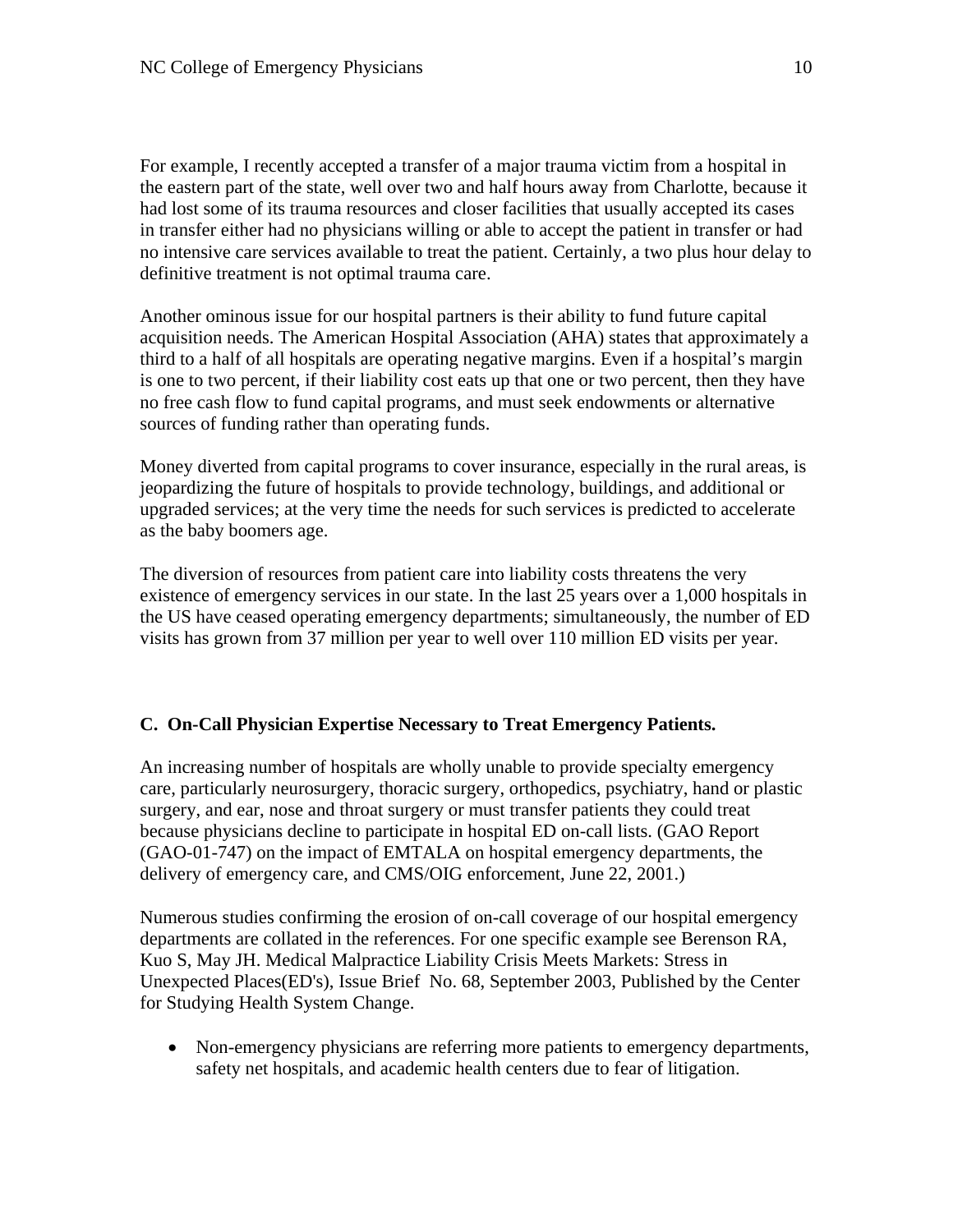- Physicians are unwilling to provide on-call ED coverage, particularly those practicing in high-risk specialties, because of malpractice liability concerns.
- EMTALA has also been affected by malpractice litigation concerns. Combine the fact that many ED patients are uninsured, liability concerns have contributed to certain specialists declining to provide on-call coverage and/or demanding payment from hospitals for taking calls or caring for uninsured patients.
- Similarly, the converse is also true: many specialists are refusing referrals from emergency departments or safety net clinics and health centers especially for the uninsured or underinsured patients such as Medicaid patients. .

Loss of on-call physician services delays patient access to necessary emergency care and increases the number of patients that must be transferred to obtain the required services. Unfortunately, the declining capacity of many of our secondary and tertiary facilities increase the delay and difficulty in arranging such transfers, or increases the distance, and thus the health care risk, they must travel to go to obtain competent emergency care.

Additionally, on-call physicians are necessary for the larger hospitals to be able to accept patients in transfer from emergency physicians in the rural or smaller hospitals that don't have such specialty resources on a regular basis. The decreasing availability of on-call physicians means patients have fewer services available.

## Examples of Lost On-Call Physician Services in North Carolina.

- Hendersonville lost its only neurosurgeon who stated he was leaving the state because his premiums had risen to nearly \$200,000 a year. The physician states he had never had an adverse judgment or settlement against him. The hospital is now without neurosurgical coverage available for emergency patients.
- In many hospitals across the state, such as University Hospital in Charlotte, the surgeons on staff have relinquished trauma privileges for a number of reasons, including liability concerns, which necessitates trauma victims be transferred to other nearby hospitals.
- Rowan Regional Medical Center and Nash General Hospital both lost neurosurgeons and ceased providing 24/7 neurosurgical coverage for their emergency departments.
- Certain hospitals in Charlotte lost on-call specialty surgeons capable of treating facial trauma for a period of time, and others lost ophthalmologists necessary to treat eye injuries.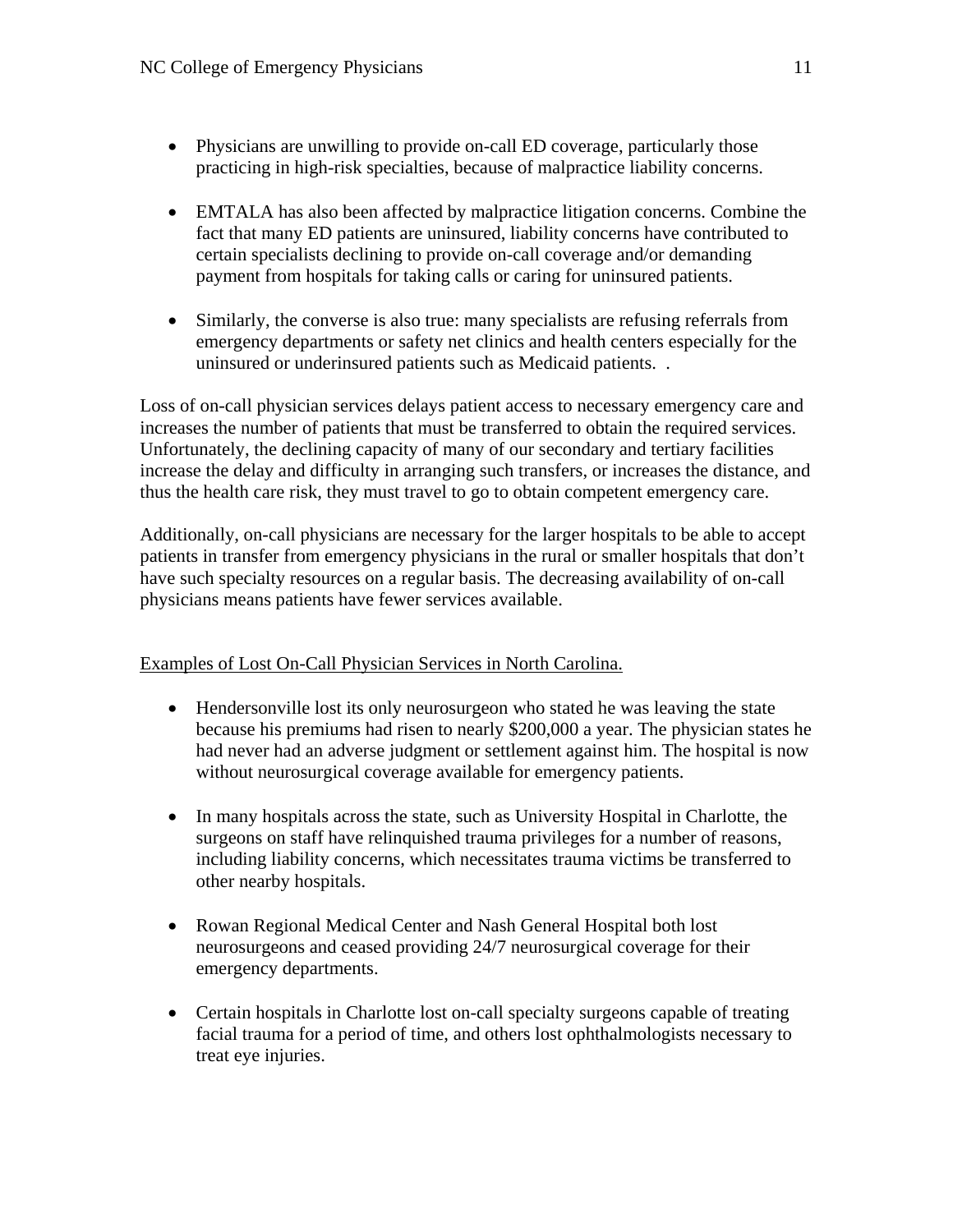• MMIC acknowledges that many neurosurgeons are declining to accept emergency room calls because of the high liability risk. (See testimony of Mr. David Sousa, MMIC General Counsel on December 2, 2003.)

Physicians are learning that they can't define their practice anymore to a local community, regional referral area, or limit the volume of cases they must accept. When on call, they are an agent representing the hospital, not their private practice, and as such they have no choice over which patients they must accept and treat. As the neurosurgeons have learned, when on-call for one hospital they are literally on call for the entire United States. If any hospital anywhere lacking a neurosurgeon asks them to accept a patient with a neurosurgical emergency, they have a legal duty under EMTALA to accept that patient in transfer on behalf of their hospital.

Predictably, physicians respond by figuring out creative ways to avoid ED services. First, they curtail those hospital privileges related particularly to emergency department patients. Many of you on the Task Force understand this in the realm of obstetrics. Obstetrician/gynecologist physicians have dropped privileges to deliver babies, so they no longer have to take care of those high risk scenarios. Recognize that other physicians are doing the same thing in a gradually increasing fashion, such as surgeons dropping privileges to take care of trauma; orthopedic surgeons limiting various traumatic privileges, sub-specialists eliminating things privileges as facial fractures or jaw fractures, which they know typically come in to our emergency departments on a Saturday night after a bar fight where litigation is assured and the patient typically uninsured.

And if these physicians don't have the privileges to treat certain maladies at their own hospital, then they don't have to accept patients with those maladies in transfer from other hospitals.

Second, physicians limit the number of days they accept ED call duties. If a hospital's three orthopedic surgeons insist on taking call once a week rather than every third day, then instead of having 24/7 orthopedic coverage, the hospital has orthopedists available less than half the week. The other four nights of the week the emergency department must then work to arrange transfers or outpatient care for patients with orthopedic injuries. The global erosion of on-call coverage across the state makes it increasingly difficult to transfer patients, they must travel longer distances, and the accepting hospitals reach saturation capacity and can't accept additional patients in transfer.

Third, physicians resign privileges from certain hospitals altogether. Typically, these are from our smaller hospitals, forcing them to transfer many ED and inpatients out to the larger hospitals, and leaving the community completely without certain specialty services. Many primary care physicians have dropped all hospital privileges and practice only office based care, primarily so they don't have to take ED call.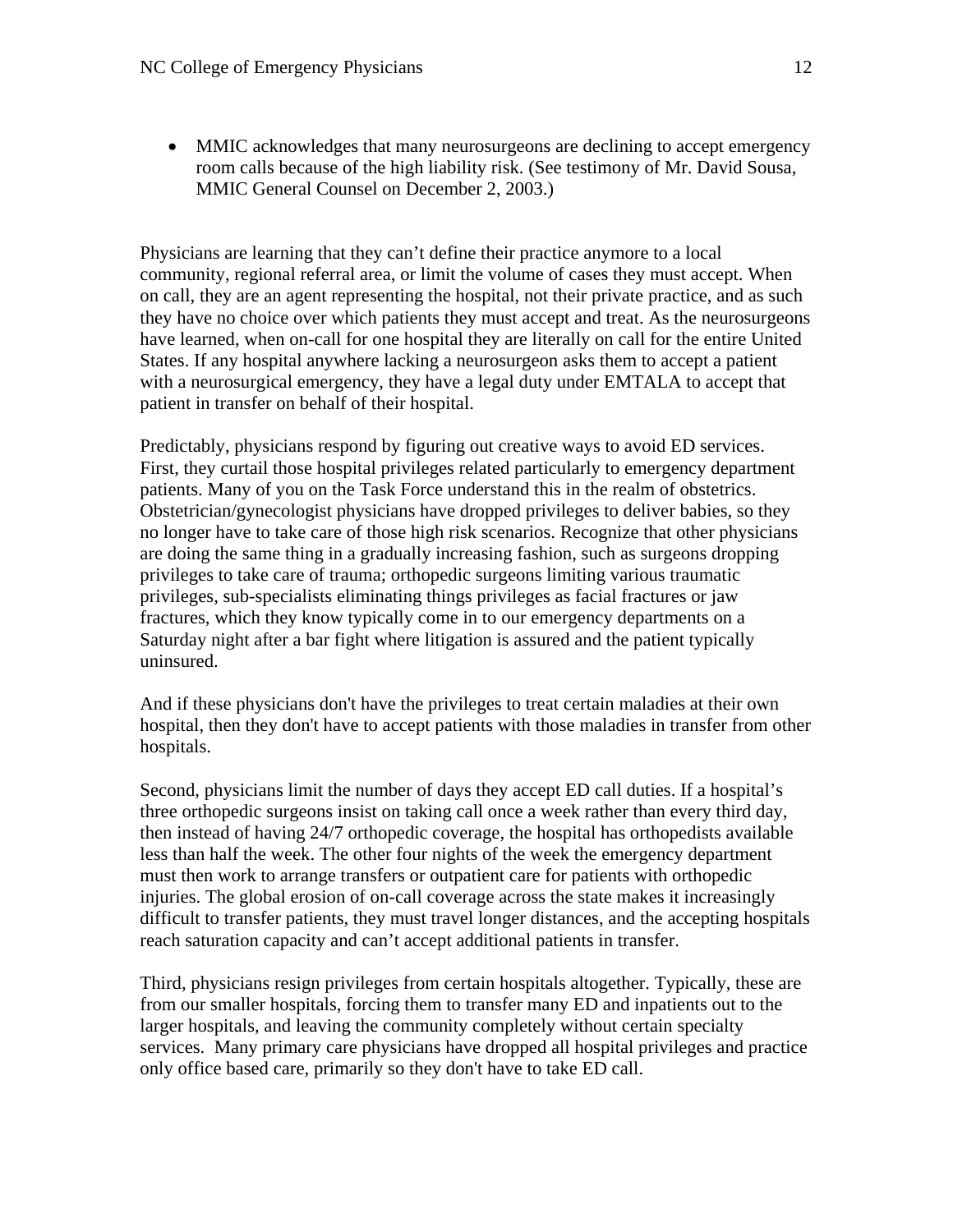Fourth, physicians open specialty hospitals without an ED so they can avoid ED patients altogether and possibly avoid the EMTALA requirement to accept patients in transfer from other hospitals that lack their specialty expertise.

Physicians will continue to withdraw from the provision of emergency services as they more fully comprehend the onerous ramifications of EMTALA. Hospitals will continue to abandon acute care specialty services or will close all together under the burden of the combined cost of providing uncompensated physician and hospital emergency care and increased liability exposure.

# **IV. What will happen if the legislature fails to act?**

### **A. What's already booked to occur downstream in North Carolina.**

If nothing changes, and even if premiums level off, all hospitals and physicians will suffer still greater malpractice losses in the years ahead. Providers are increasingly self insured, have purchased less coverage (because less coverage is available or the cost of first dollar coverage prohibitive), and/or have higher deductibles before their insurance kicks in. Thus, providers will shoulder greater risk and pay larger portions of the amounts awarded in settlements or by juries than they have in past years. Hospitals will continue to divert capital to cover litigation costs, decreasing funds available for services or capital improvements necessary for providing future health care.

For example, the GAO found that 60% of physicians are now covered by physician owned entities, and that an increasing number of large hospital and physician groups have left the commercial insurance market entirely, and begun to self-insure in a variety of ways, exposing themselves to greater financial responsibility for malpractice claims and greater risk of insolvency. (GAO Report (GAO-03-702). Medical Malpractice Insurance: Multiple Factors Have Contributed to Increased Premium Rates.)

These events bode poorly for the future, even if the size of awards and number of claims moderate, as this increased risk exposure of the hospitals is yet to be measured in their present or future loss experiences.

## **B. What's already occurring in other states, and is a harbinger of what will befall North Carolina in the future if we fail to avoid the errors of neighboring states.**

You have no doubt heard many anecdotes of the adverse consequences due to the malpractice crisis. However, the most definitive objective study of the issue was done by the General Accounting Office (GAO), a non-partisan independent research agency of the federal government, titled "Medical Malpractice: Implications of Rising Premiums On Access to Health Care".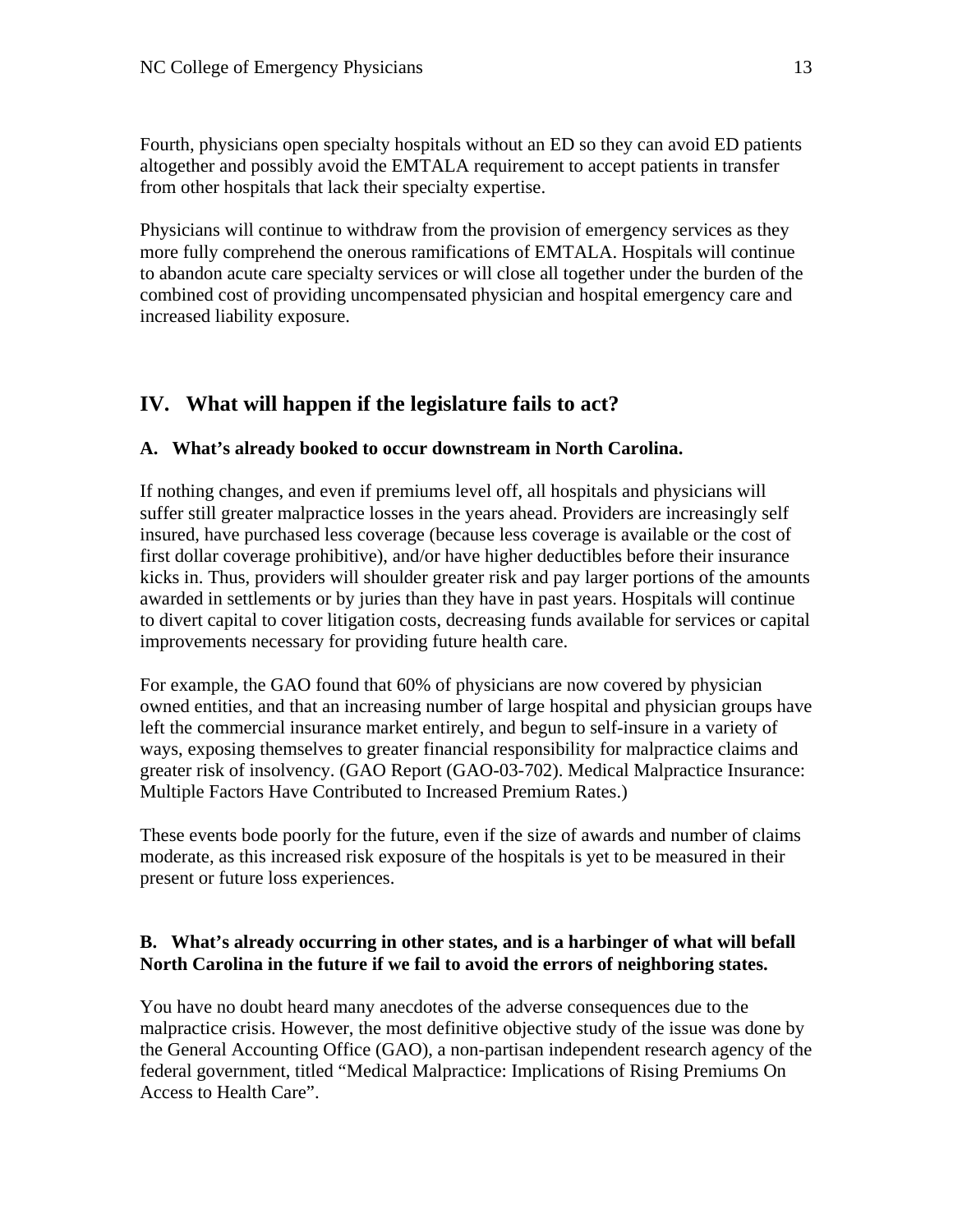- The GAO examined the experiences in five states with reported malpractice related problems, Florida, Nevada, Pennsylvania, Mississippi, and West Virginia; and, also, four states without reported problems, California, Colorado, Minnesota, and Montana.
- The GAO confirmed that in all five crisis states access to emergency services had been reduced, particularly for trauma and obstetrical emergencies, and transfers of patients increased substantially.
- All five crisis states suffered a decrease in the availability of on-call physicians to their emergency departments, particularly on-call specialists such as surgeons, orthopedic surgeons, and neurosurgeons. The reduced ED coverage by on-all specialists resulted in delay in access to care and frequently resulted in patients being transferred up to 50 to 100 miles away in order to receive care.
- The GAO contacted 49 hospitals and 26 confirmed a reduction in surgeons available to provide on-call coverage to the emergency room.
- A whole section of West Virginia lost all its neurosurgical coverage for two years requiring patients to be transferred for greater than 60 miles away for urgent neurosurgery care.
- Every state in the study sustained trauma centers closings and lack of orthopedic surgeons available to provide trauma services. For example, in Las Vegas, the University of Nevada Medical Center trauma center, the state's only level-one trauma center, closed for eleven days late 2003 because physicians declined to provide on-call coverage due to liability costs. The next closest available trauma center to provide patient care was over 100 miles away. Similar trauma center 'closing' events occurred in Pennsylvania and West Virginia. In each instance, the crisis was resolved only after the state stepped in to provide liability insurance coverage for the on-call physicians, or the physicians were made employees of the county government, which capped their liability for non-economic damages.
- The GAO found that physicians were limiting their on-call coverage in certain geographic areas (rural areas were the hardest hit), and/or dropping certain types of medical staff privileges that typically were reflected in emergency patients, so as to avoid treating emergency department patients.
- This study is a clear example of what's ahead for NC if we don't address the issue now, before it reaches the crisis proportions sustained in neighboring states.

(GAO-03-0836 August 2003. Medical Malpractice: Implications of Rising Premiums On Access to Health Care.) Please also see the references listed below in Section VII for additional compelling data on the adverse affects the malpractice insurance crisis is having on access to care.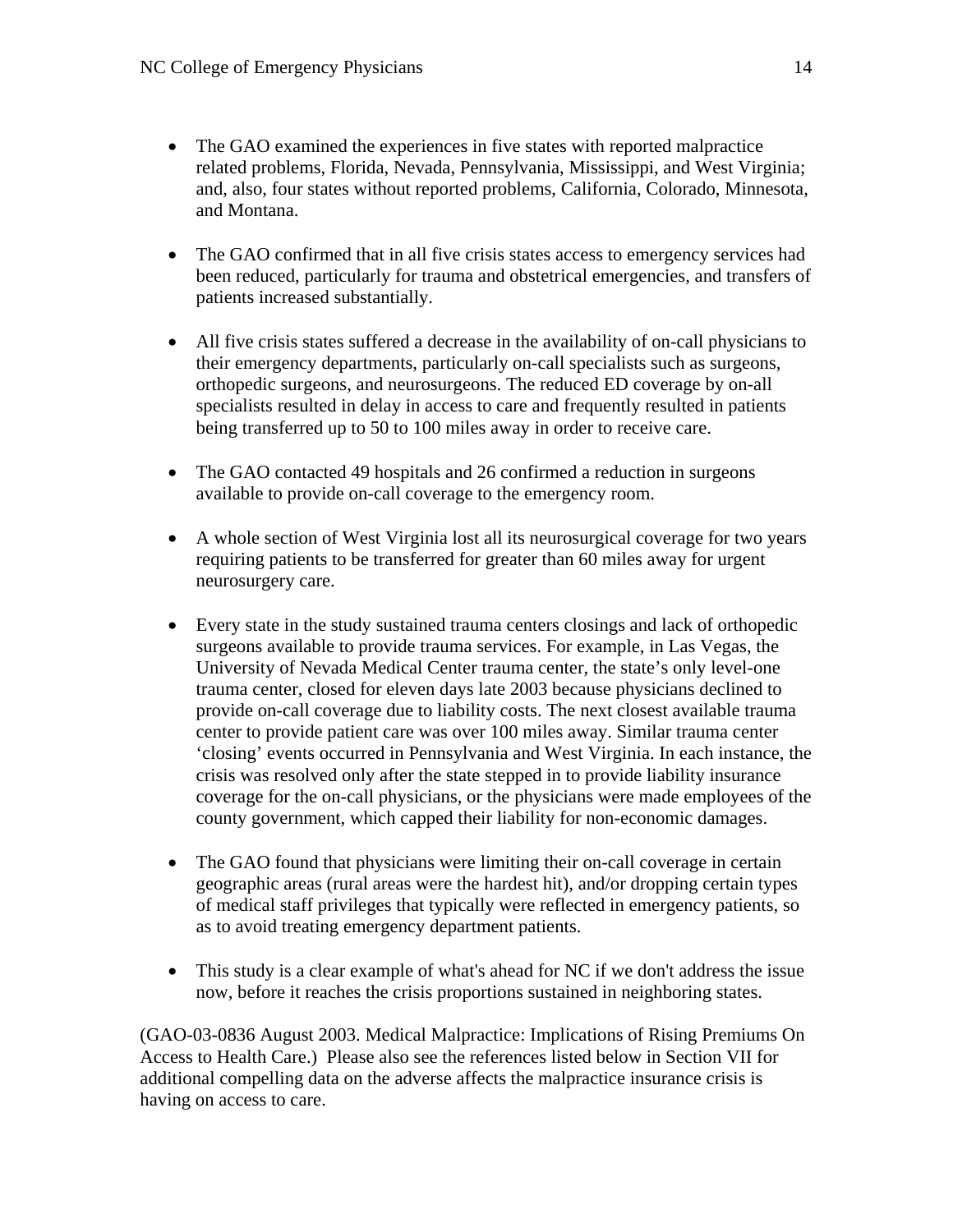Emergency departments are an essential public service and serve as our state's healthcare safety-net. But that safety-net is unraveling. We simply have no 'standby capability' or 'availability' for the existing patients in need, let alone for potential large scale disasters. Our lack of capacity endangers all denizens of our state; it's not just the poor or uninsured who are finding it difficult to obtain timely, competent emergency care.

Our emergency safety net and our entire health care system need all parties to function effectively. The liability crisis doesn't affect emergency physicians in a vacuum; it affects the hospital resources, the medical staff services, and on-call physician expertise essential to our capability to deliver emergency services.

If we as a society value access to emergency care then there should be a quid pro quo adequate funding, qualified liability immunity, or some other form of consideration.

### **C. Going without malpractice insurance coverage – 'going bare' - an option?**

More than 5% of Florida's 47,700 actively practicing physicians don't have malpractice insurance, up from 4% of doctors a year ago - a 25% increase in the number of physicians going bare. In Miami-Dade County, in South Florida, nearly 20% of the county's 6,360 active physicians have no malpractice liability insurance. (Source: Florida Department of Health Statistics.)

The data for physicians without malpractice insurance in North Carolina are not known, but there have been reports of hospitals rescinding the medical staff requirement that physicians carry insurance as a condition of obtaining privileges to work at the hospital.

# **V. We need the legislature to act. Access to health care is a public policy issue which requires a political solution.**

We ask you to address this crucial public social issue, and to accept responsibility for public policy that works in the best interests of our patients in the emergency departments and your constituencies.

The cost of health care, the litigation issues related to health care and access to health care are all complex issues. Clearly, traditional 'tort reform' alone won't solve the litigation problem or the access to care problem, but it will decrease the rate of malpractice premiums, which ultimate society as a whole pays, and slow down the extraction of dollars out of the emergency health care system.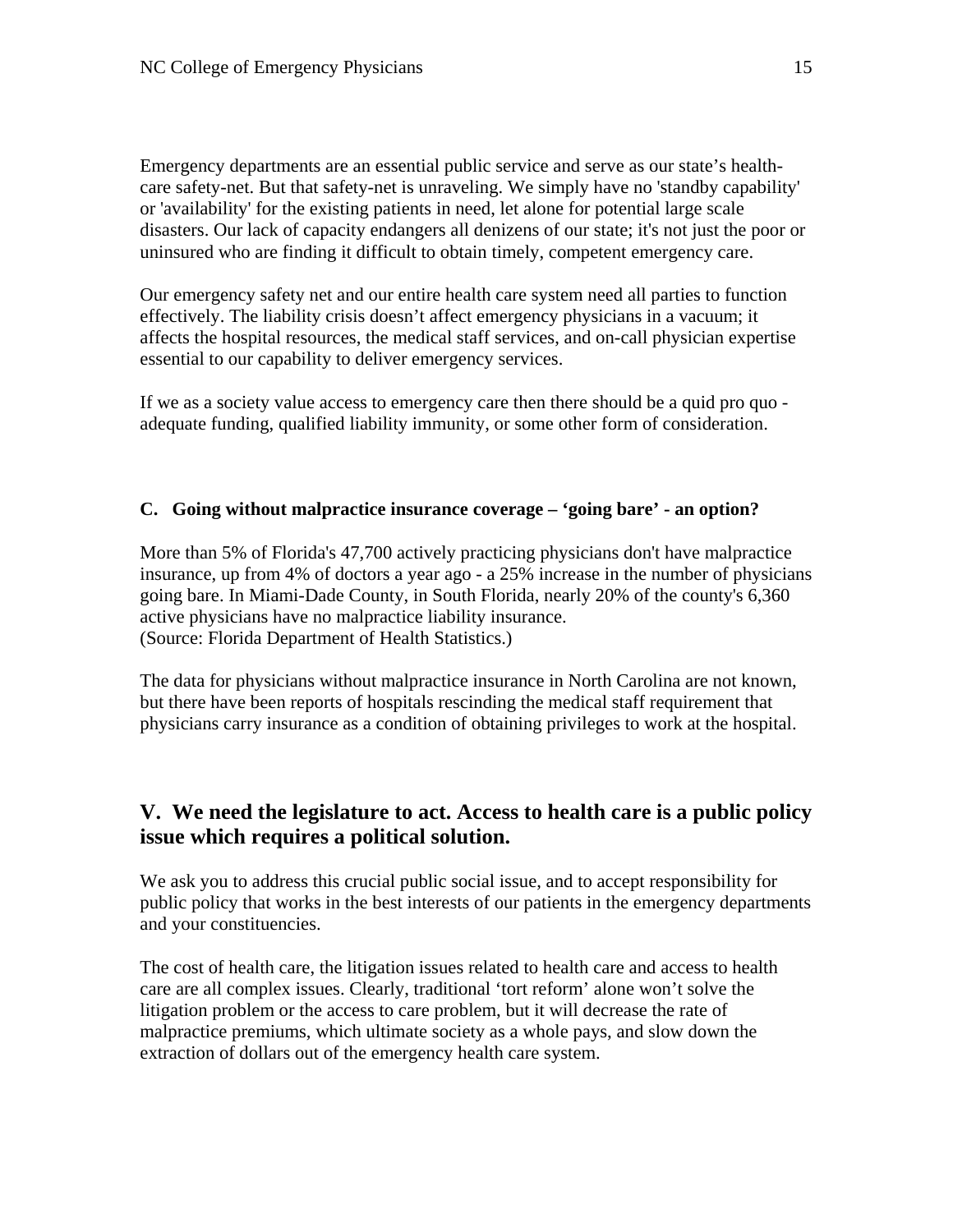Tort reform may also stem an exodus of skilled physician services, decrease defensive medicine, and help emergency physicians, hospitals, employers and employees, and the denizens of our state to afford health care in North Carolina. Obviously, one must balance between an injured plaintiff's right to sue and society's interest in quality, affordable, available health care. Our collective goal is to circumvent a potential collapse of the emergency health care safety-net in North Carolina.

The increase in malpractice insurance premiums are borne by all Americans in some capacity, either through increased health care premiums, drug prices, vaccine costs, increased deductibles, increased co-pays, or loss of health insurance coverage. Today, a increasing number of employees are declining health insurance coverage through their employers even when available, and an increasing number of employers are not offering health care coverage, both due to ever escalating cost increases.

We offer potential remedies to the insurance crisis below, both short term and long term options, and respectfully suggest to the committee that these solutions should be driven by public policy, i.e., what is in the best interests of the health and well being of our patients, your constituents, and the state as a whole, as opposed to the interests of a single individual (aggrieved plaintiff) or particular special interest group (doctors, lawyers, insurers, hospitals, et cetera).

We respectfully propose that if you ask your constituencies which they would prefer, access to health care or potential mega-jury awards for malpractice injuries, their answer would be a resounding request for access to available, affordable, quality health care.

# **VI. Recommended Remedies.**

# **A. Recommended Short Term Remedies. (Halt the bleeding …)**

1. Place caps on damages.

States with tort reform, which include caps, have experienced both a decrease in the escalation of premiums and an increase in the number of doctors practicing in that state as compared to states without tort reform. Similarly, health care costs could decrease 5% to 10%, without adversely affecting quality of care, if tort reform was enacted.

Non-economic damages are clearly not quantifiable, and no amount of money can adequately compensate for the loss of a loved one, but limiting the amount of damages leaves a greater amount of dollars in the health care system for treatment of patients who need care. This issue needs to be recast from 'physicians vs. plaintiff attorneys and potential large damage awards' into what's in the best interest of society as a whole. From a public policy perspective, damage caps benefit society by assuring access to available emergency services at reasonable prices.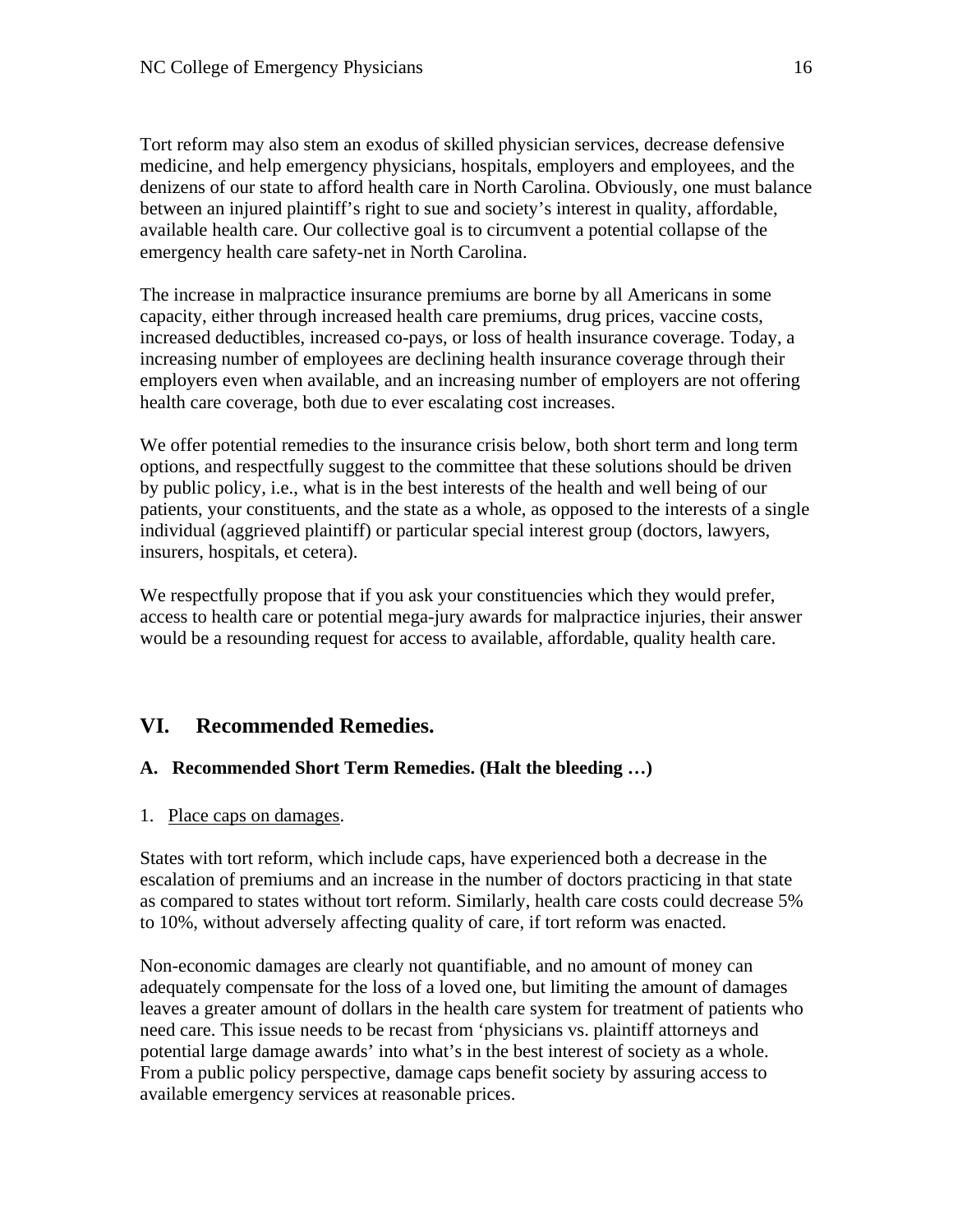Similarly, caps would lower the insurance costs for all who pay their own health care costs, not just the cost of parties who pay malpractice insurance and liability costs.

Setting damage caps is also absolutely necessary so that insurers know the potential limits of losses in any individual case. Insurers can't set rates with any predictability if they can't predict sustained losses. Otherwise, they simply have open-ended liability. This was primarily the reason St. Paul Insurance Company exited the medical malpractice market. St. Paul determined that the medical tort system was uncontrollable, unpredictable, and with no foreseeable reasonable tort reform, they concluded that medical malpractice was a wholly uninsurable market. The St. Paul's insight is proving prophetic.

It is recommended that the legislature enact the following:

- a. Caps on non-economic damages (pain and suffering component of damage awards - 75-77% of all damage awards are for non-economic damages.).
	- (1). Caps on non-economic damages in non-emergency care cases.

Cap non-economic damages at \$250,000 per occurrence, regardless of the number of plaintiffs and number of defendants. Exceptions: increased the cap to \$500,000 per occurrence, regardless of the number of plaintiffs and number of defendants, for wrongful death or permanent and substantial loss of limb or bodily function (and such other exceptions as determined by the legislature; and +/- annual adjustments for inflation).

(2). Caps on non-economic damages in emergency care safety-net cases.

Cap non-economic damages at \$150,000 per occurrence, regardless of the number of plaintiffs and number of defendants, for safety-net providers (hospital emergency departments, emergency physicians, trauma physicians, on-call physicians, and EMS systems) who act on an emergency basis pursuant to obligations imposed by government mandates, such as EMTALA, and who do not have a pre-existing physician-patient relationship for the presenting emergency medical condition. The cap on non-economic damages for emergency safety-net providers cannot be pierced for any reason.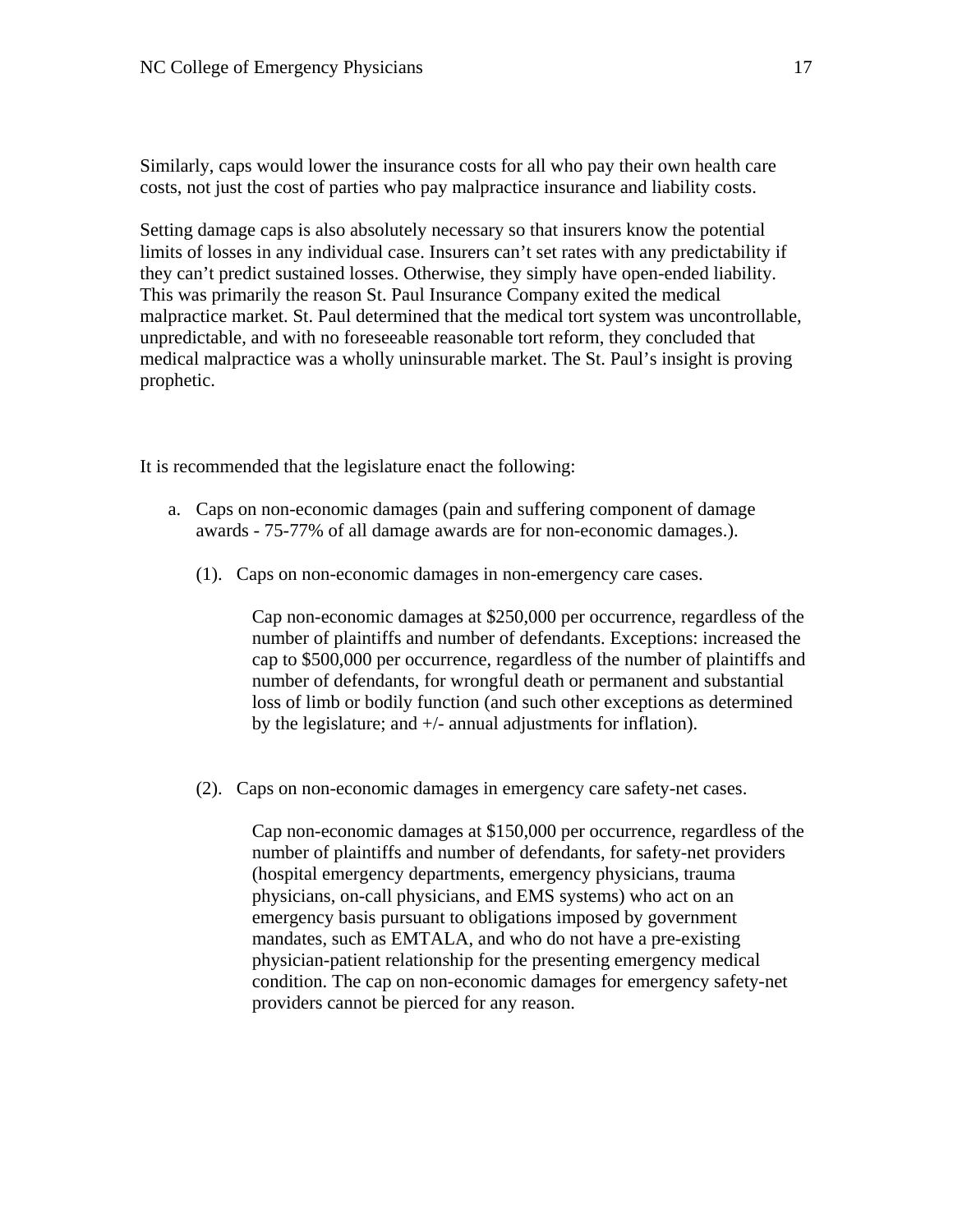b. Caps on the total amount of civil damages available on cases arising out of emergency care or trauma care (safety-net emergency services).

> Place a \$500,000 cap on civil damages (not just non-economic damages) for any injury or death as a result of health care services rendered in good faith and necessitated by an emergency condition for which the patient presented at a 'dedicated emergency department' (as defined by HHS – CMS in its new EMTALA regulations effective November 10, 2004) or designated trauma center. The limit should also apply to health care services rendered by a licensed EMS agency or employee of a licensed EMS agency. The limit should not apply in cases of willful and wanton conduct or 'gross negligence' (which should be carefully defined).

Any legislative language capping damages must use appropriate language that includes damages available under EMTALA or other federal claims. EMTALA is not a negligence claim or a malpractice action; it is statutory liability for harm due to violation of the federal statute, but the damages available are those available under state laws. Inexact language drafting would allow lawsuits to be brought under EMTALA in order to circumvent state damage caps (in additions to other state procedural tort reforms, such as North Carolina's expert witness requirements).

Other state laws, such as those recently enacted in Florida or long in effect in California, can serve as models for enacting effective legislation in here in North Carolina.

2. Eliminate the Collateral Source Rule (i.e. eliminate double recovery of damages.)

Public policy should be to make persons whole for the damages suffered due to medical negligence. Society should not pay twice and should be allowed to utilize all resources available, including resource available directly to injured party, to make them whole.

Otherwise, it just increases the costs to the system, i.e., to all of us. The 'doctor' doesn't benefit from the patient's outside sources of compensation - society does, in terms of decreased health care costs and increased availability of quality medical services. A reasonable approach would be:

- Defendants may introduce into evidence payments the plaintiff received from collateral sources.
- Plaintiffs may present evidence of the value of payments or contributions made to secure benefits from collateral sources.
- Courts must reduce the plaintiff's award by the amount the plaintiff received from collateral sources offset by payments or contributions made to secure such benefits.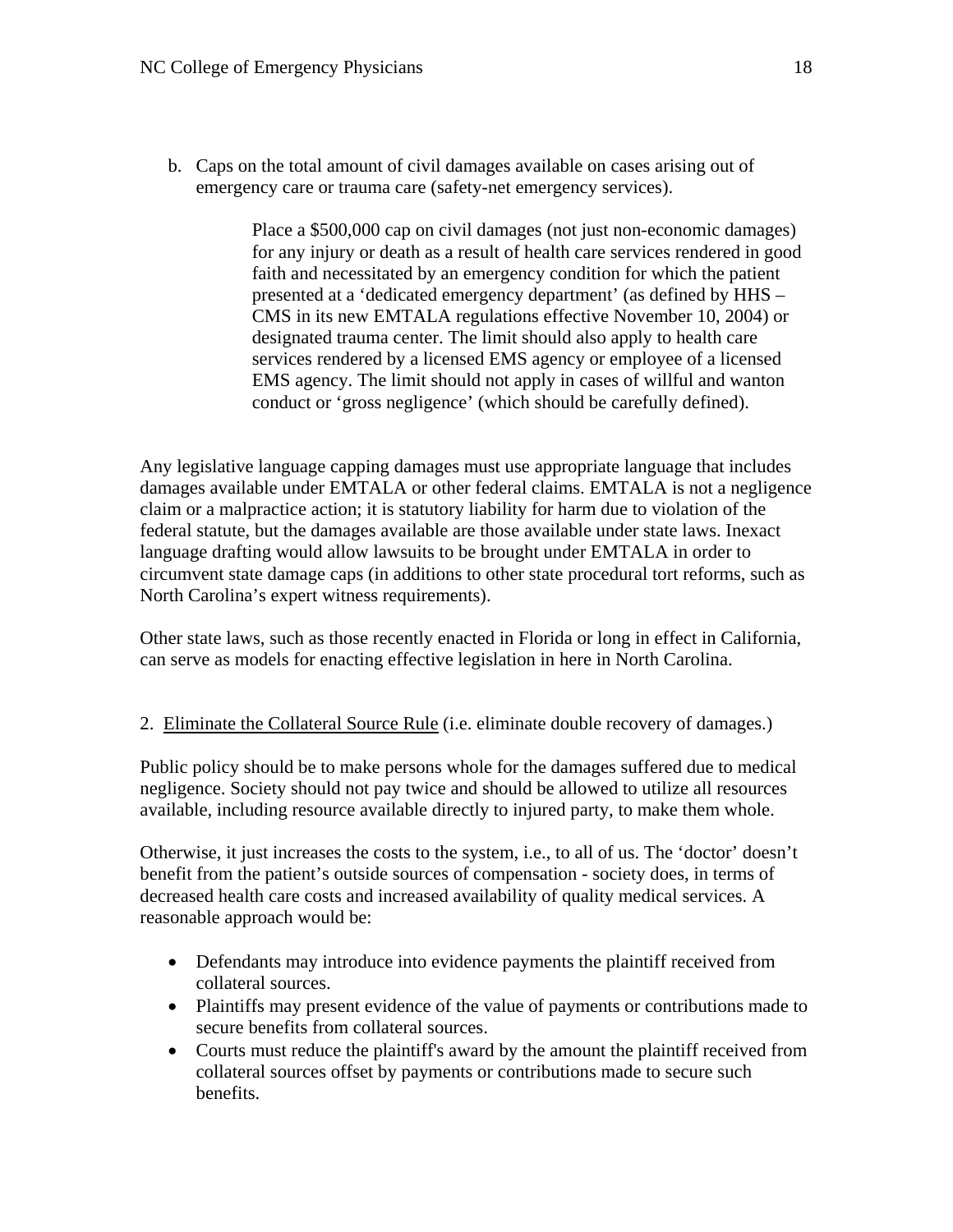### 3. Impose periodic payments.

Again, compensation for damages due to medical negligence should make people whole, not provide a windfall.

## 4. Eliminate joint and several liability.

If tort laws are meant to punish the negligent, then it's only just and equitable that individuals should pay only in proportion to their degree of negligence.

# 5. Limit attorneys' fees.

Again public policy reasoning; compensation should be adequate but it should not provide windfalls that distort markets. The argument that an attorney should be able to charge what the market will bear isn't tenable in a non-market system. Emergency physicians don't get to charge what the market can bear; they are paid fixed fees that the government is willing to pay, if they are paid at all for providing care required by government mandates. If government can set the fees for physicians in providing their services to these patients, it can set the fees for the attorneys to providing their services to the very same patients.

Both physicians and the attorneys claim to be protecting the best interests of the patients. But it's clearly in the best interests of the state, and its ability to provide health care coverage to all individuals in the state, that when controlling its cost for health care it should also control the ancillary costs of that health care, such as litigation costs.

6. Loser pays all costs. This is especially applicable to instances when physicians are named speciously and only released from the case after incurring significant defense and legal costs, and black marks on their claims records. Today, virtually ANY claim portends significant ramifications for individual physicians related to obtaining insurance, maintaining insurance, the cost of that insurance, and even their future employability. Senate Bill 802 does a nice job of addressing this issue after the hearing impaneled to determine presence or absence of negligence in the case.

Section 2.6 and 2.7 of Senate Bill 802 regarding the panel of referees and the use of their report as evidence at trial and in allocating costs to the non-prevailing party and its use to limit damages at trial are all commendable efforts. The use to limit damages at trial should be amended to include damage caps.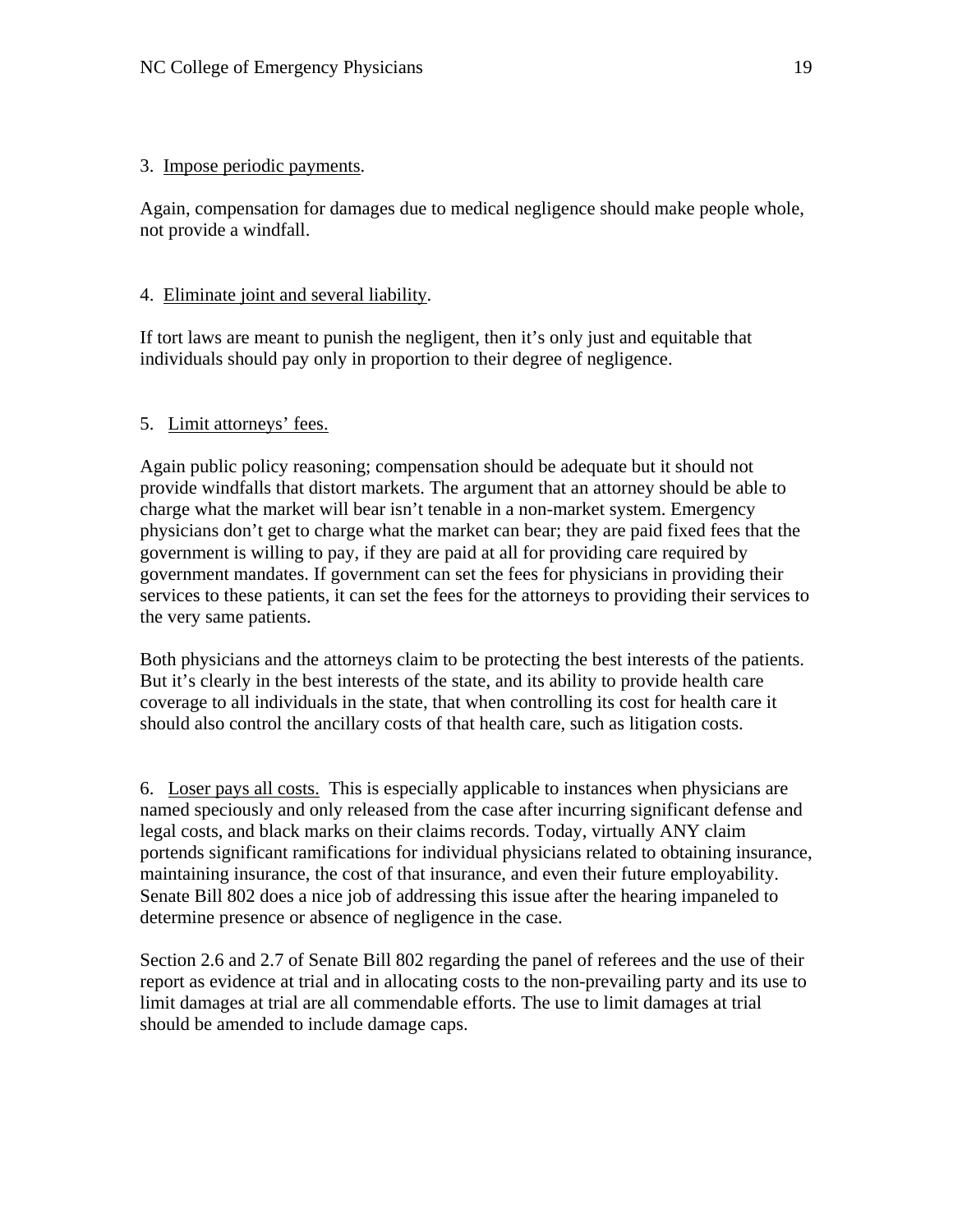7. Modify Jury Instructions. The court should inform the jury that it cannon make a negligence determination *solely* based on a bad outcome suffered by the plaintiff. (Studies have shown that whether a jury will award a plaintiff damages correlates much more with the extent of the plaintiff's injuries (jury sympathy) than on proof of negligence. See, for example, Brennan TA, et al. "Relation between negligent adverse events and the outcomes of medical-malpractice litigation". New England J of Medicine, 1996;335(4):245.)

8. Eliminate punitive (exemplary) damages for health care cases. If our state laws do not eliminate punitive damages entirely for medical injury cases, then require that the standard of proof be greater than gross negligence and require the jury to be *unanimous* with regard to liability for punitive damages and for the amount of damages to be awarded.

# **B. Recommended Long Term Remedies.**

In addition to capping non-economic damages and passing the other tort reform measures listed above, we recommended that the legislature specifically address the liability issues of our State's safety-net providers by changing the standard of liability by which they are judged.

### 1. Change the standard of liability.

The most equitable and balanced method is to change the standards of liability specifically for safety-net providers (hospital emergency departments, emergency physicians, trauma physicians, on-call physicians, and EMS systems) that care for patients on an emergency basis under government mandates, such as EMTALA. (See the Florida model, enclosed below, which sets a 'reckless disregard' standard, instead of an ordinary negligence standard, for liability of safety-net providers.)

**Fla. Stat. § 768.13 (2002) Good Samaritan Act; immunity from civil liability**  (1) This act shall be known and cited as the "Good Samaritan Act."  $(2)(a)$  ...

(2)(b) 1. Any hospital licensed under chapter 395, any employee of such hospital working in a clinical area within the facility and providing patient care, and any person licensed to practice medicine who in good faith renders medical care or treatment necessitated by a sudden, unexpected situation or occurrence resulting in a serious medical condition demanding immediate medical attention, for which the patient enters the hospital through its emergency room or trauma center, or necessitated by a public health emergency declared pursuant to s. 381.00315 shall not be held liable for any civil damages as a result of such medical care or treatment unless such damages result from providing, or failing to provide, medical care or treatment under circumstances demonstrating a **reckless**  disregard for the consequences so as to affect the life or health of another.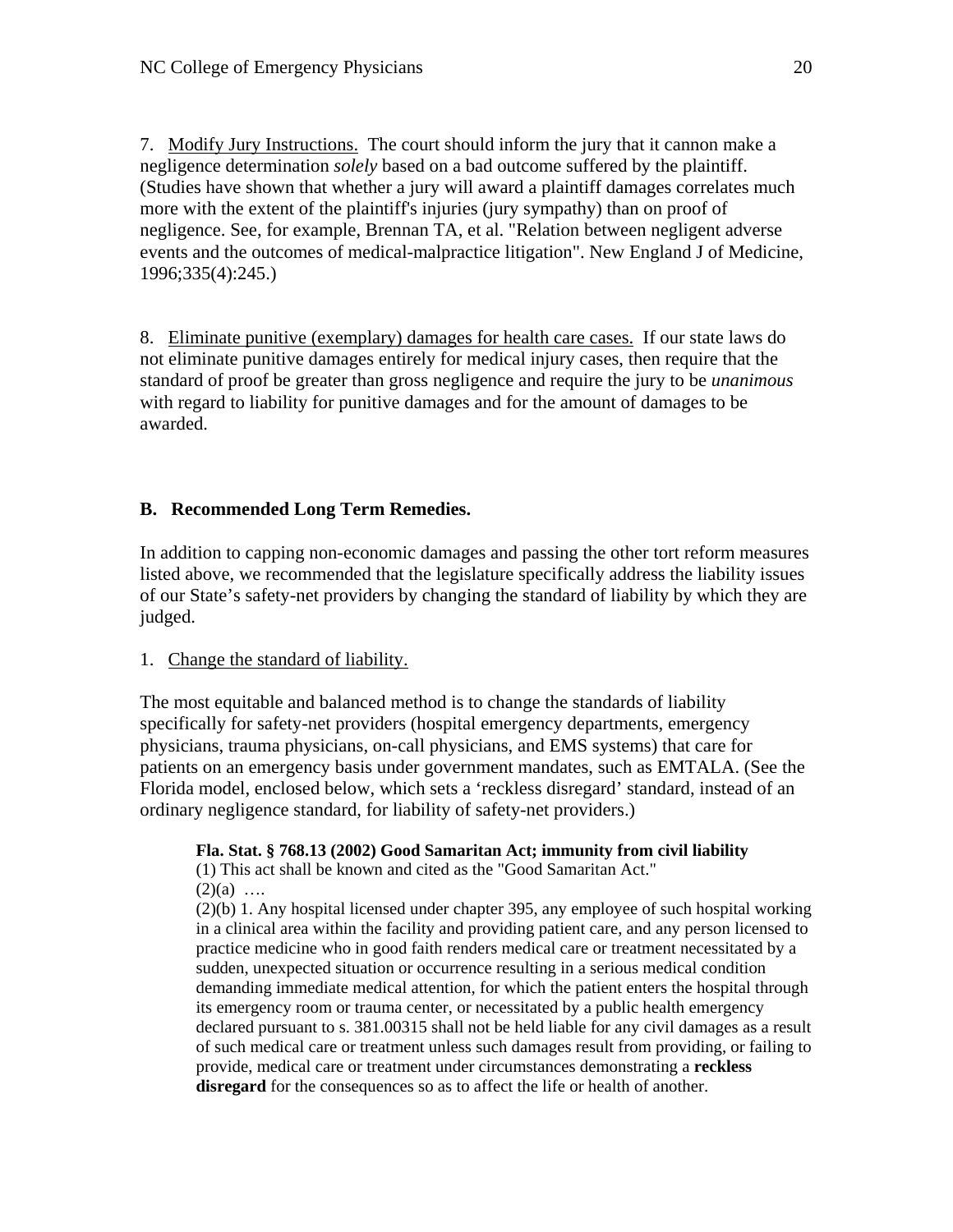2. The immunity provided by this paragraph does not apply to damages as a result of any act or omission of providing medical care or treatment:

a. Which occurs after the patient is stabilized and is capable of receiving medical treatment as a non emergency patient, unless surgery is required as a result of the emergency within a reasonable time after the patient is stabilized, in which case the immunity provided by this paragraph applies to any act or omission of providing medical care or treatment which occurs prior to the stabilization of the patient following the surgery; or

b. Unrelated to the original medical emergency.

3. For purposes of this paragraph, **"reckless disregard"** as it applies to a given health care provider rendering emergency medical services shall be such conduct which a health care provider knew or should have known, at the time such services were rendered, would be likely to result in injury so as to affect the life or health of another, taking into account the following to the extent they may be present;

- a. The extent or serious nature of the circumstances prevailing.
- b. The lack of time or ability to obtain appropriate consultation.
- c. The lack of a prior patient-physician relationship.
- d. The inability to obtain an appropriate medical history of the patient.
- e. The time constraints imposed by coexisting emergencies.

4. Every emergency care facility granted immunity under this paragraph shall accept and treat all emergency care patients within the operational capacity of such facility without regard to ability to pay, including patients transferred from another emergency care facility or other health care provider pursuant to Pub. L. No. 99-272, s. 9121.

Alternatively, the legislature could grant qualified immunity for safety-net providers treating emergencies in the ordinary course of their duties, exactly as that provided under our current North Carolina Good Samaritan Act for treating emergencies on a volunteer basis.

2. Create a special medical malpractice tribunal to adjudicate medical injury cases. Utilize expert malpractice tribunals, rather than using the jury system, to adjudicate medical negligence cases, and utilize independent expert panels instead of hired expert witnesses.

### 3. Permit individuals and companies to opt out of the litigation system.

Allow entities to avoid the current litigation system through contracts or arbitration clauses that offers some sort of alternative dispute resolution. For example, you may pay a certain amount of premium for a managed care health insurance policy that offers arbitration or alternative dispute mechanisms but not lawsuits; if you want to buy a policy that includes the option to sue, you pay for the cost of insurance in your premium.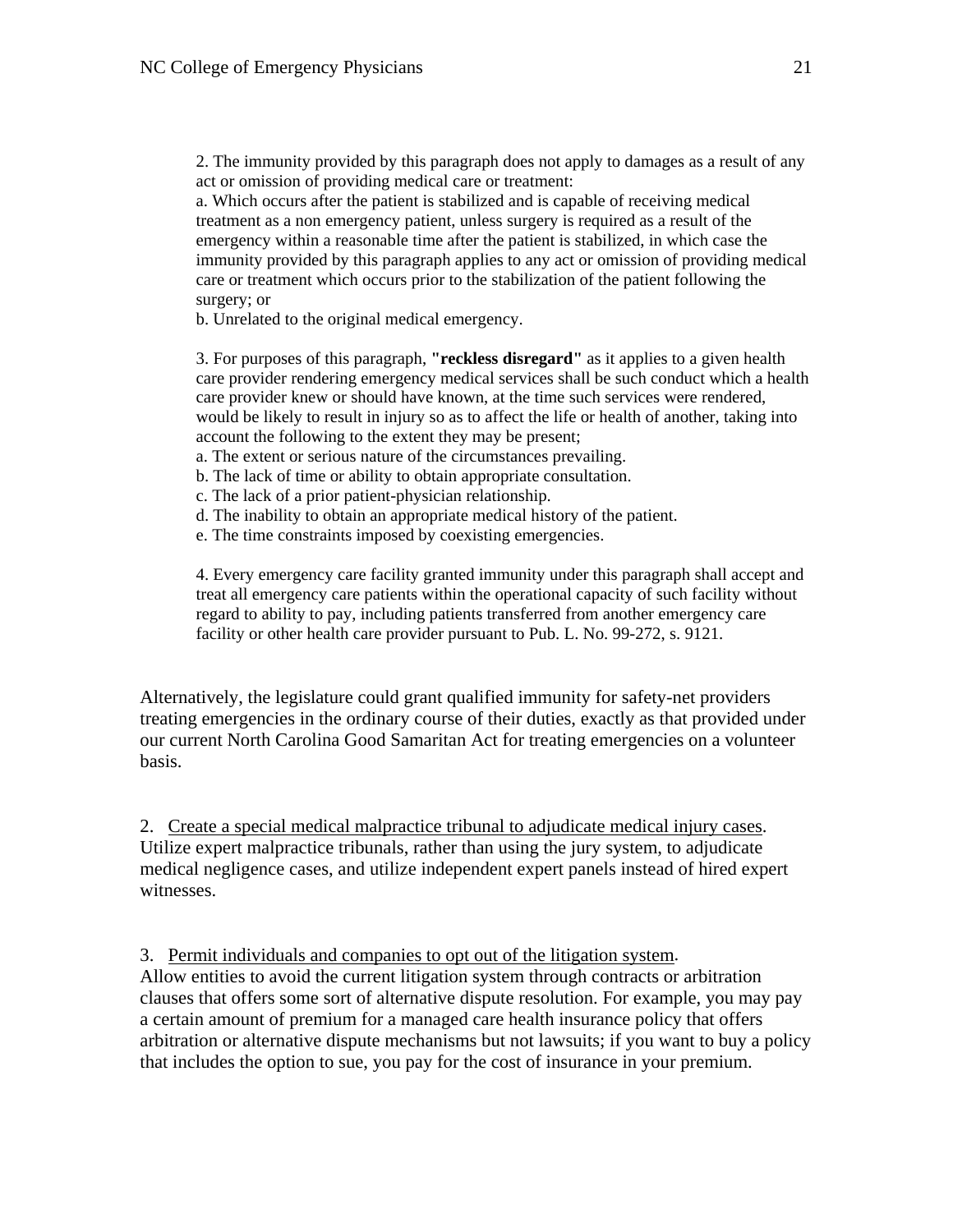4. Protect risk management activities that promote patient safety from lawsuits. The current culture of malpractice makes it impossible for health care providers to initiate performance improvement actions similar to other industries. Individuals will never come forward and volunteer errors in the current litigation environment.

\_\_\_\_\_\_\_\_\_\_\_\_\_\_\_\_\_\_\_\_\_\_\_\_\_\_\_\_\_\_\_\_\_\_\_\_

Respectfully submitted, on behalf of the North Carolina College of Emergency Physicians,

Robert A. Bitterman, MD, JD, FACEP Director of Risk Management & Managed Care Department of Emergency Medicine Carolinas Medical Center 1000 Blythe Blvd. Charlotte, NC 28203 704-355-5291 office and voice mail 704-355-8356 fax rbitterman@carolinas.org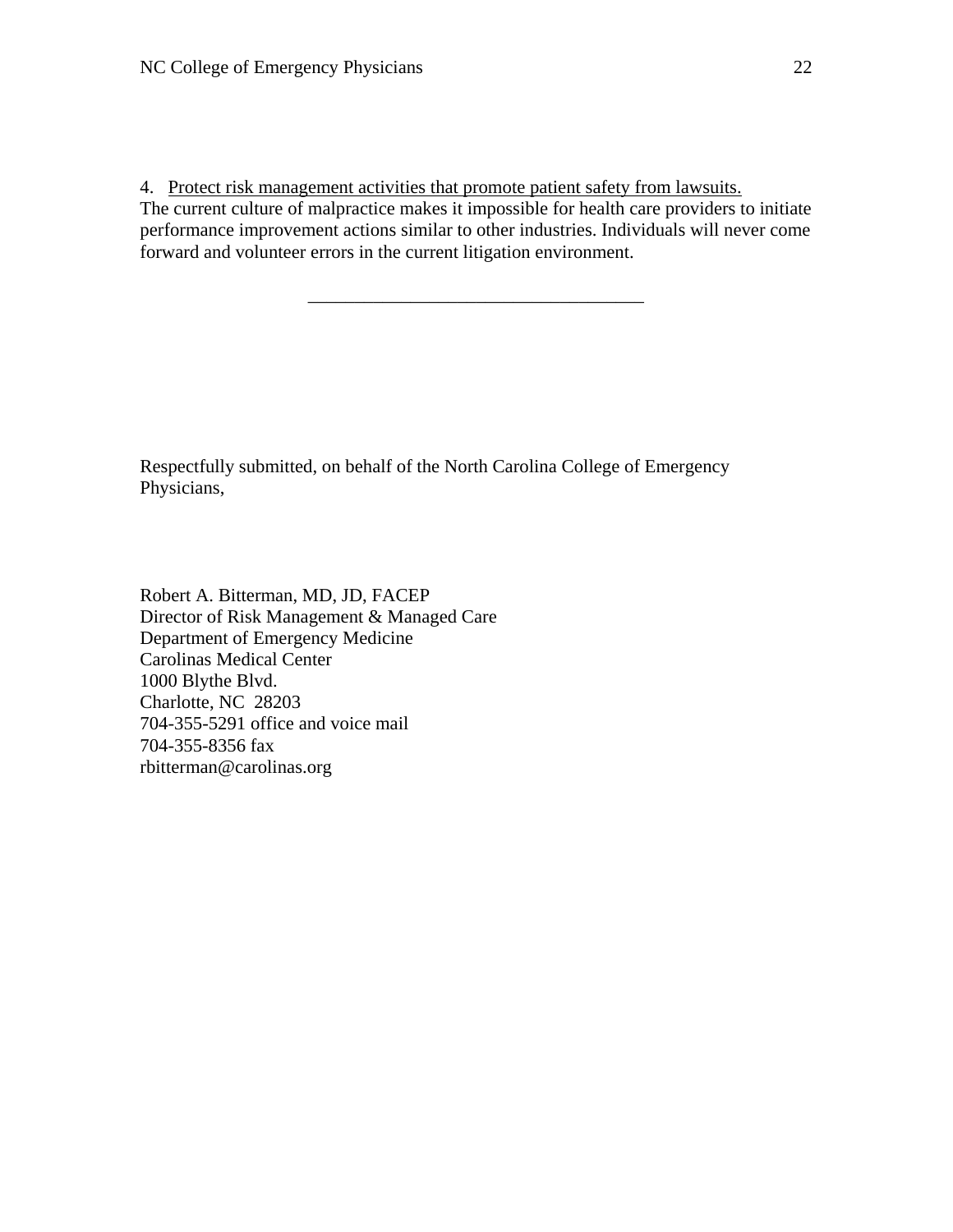## **VII. References**

**A. Evidence that the malpractice insurance crisis is detrimentally affecting access to emergency care, especially though loss of on-call physician services to hospital emergency departments and loss of hospital-based services.** 

GAO-03-0836 August 2003 Medical Malpractice: Implications of Rising Premiums On Access to Health Care. http://www.gao.gov/new.items/d04128t.pdf

The GAO examined the experiences in five states with reported malpractice related problems, Florida, Nevada, Pennsylvania, Mississippi, and West Virginia; and, also, four states without reported problems, California, Colorado, Minnesota, and Montana.

The GAO confirmed that in all five crisis states access to emergency services had been reduced, particularly for trauma and obstetrical emergencies, and transfers of patients increased substantially.

The GAO contacted 49 hospitals and 26 confirmed a reduction in surgeons available to provide on-call coverage to the emergency room.

This study is a clear example of what's ahead for NC if we don't address the issue now, before it reaches the crisis proportions sustained in neighboring states.

HHS report - Addressing the New Health Care Crisis: Reforming the Medical Litigation System to Improve the Quality of Health Care. March 3, 2003. http://aspe.hhs.gov/daltcp/reports/medliab.pdf

This study concludes that the malpractice crisis is impairing patient's access to care, as well as the cost and quality of health care.

The study also cites a doctor in a small town in North Carolina who took early retirement, because he was unable to afford his practice expenses after his malpractice premium skyrocketed by a factor of five fold.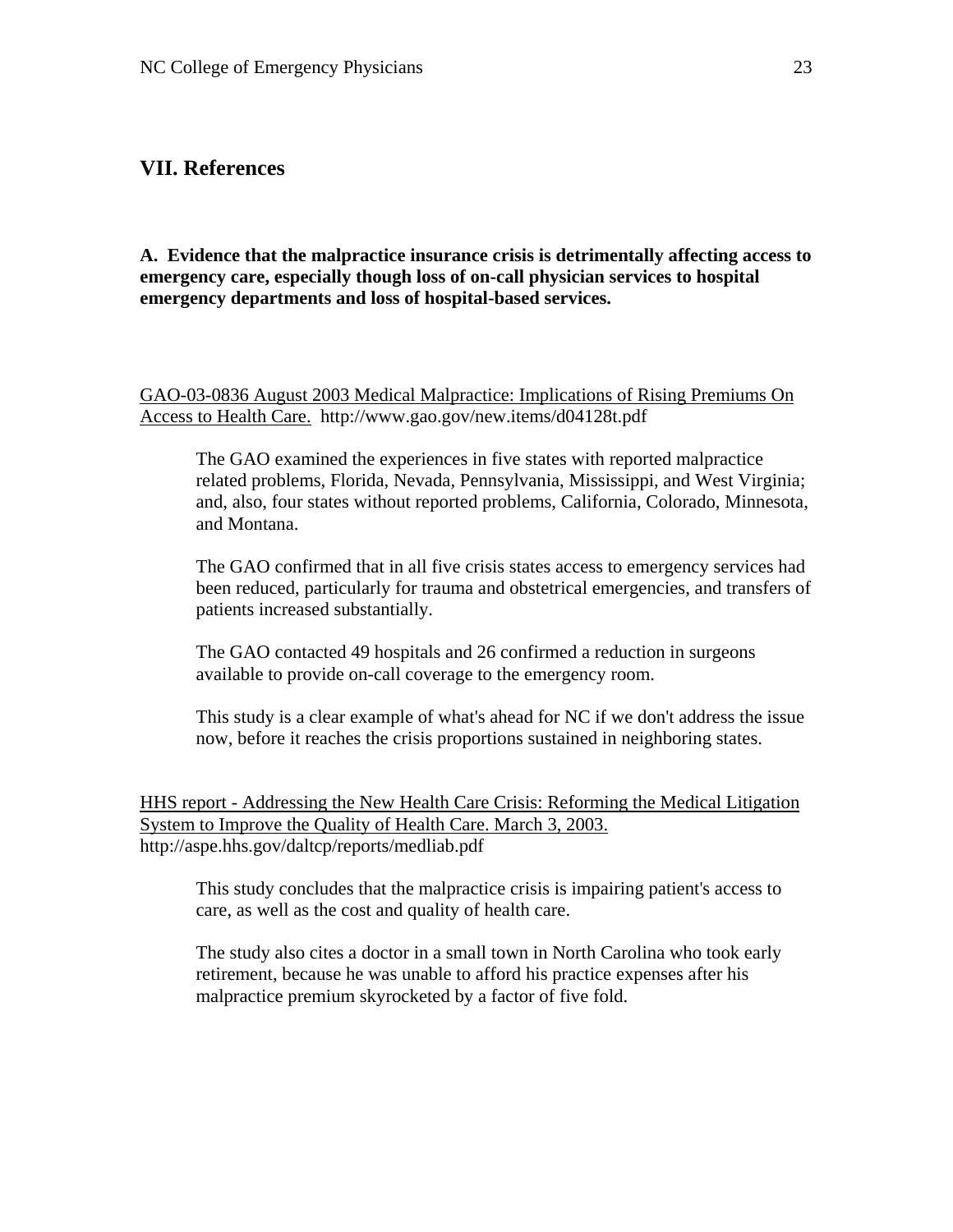Berenson RA, Kuo S, May JH. Medical Malpractice Liability Crisis Meets Markets: Stress in Unexpected Places, Issue Brief No. 68, September 2003, Published by the Center for Studying Health System Change. http://www.hschange.org/CONTENT/605/tr1

Non-emergency physicians are referring more patients to emergency departments and safety net hospitals or academic health centers, and these physicians are refusing to provide on-call ED coverage and declining elective referrals from safety net providers such as emergency departments.

Physicians, particularly those practicing in high-risk specialties, are unwilling to provide ED on-call coverage because of malpractice liability concerns.

HHS Report. Confronting the New Health Care Crisis: Improving Health Care Quality and Lowering Costs by Fixing Our Medical Liability System. July 24, 2002. See also the HHS Special Update on Medical Liability Crisis. September 2002. http://aspe.hhs.gov/daltcp/reports/mlupd1.htm.

HHS concludes that access to health care and the patient safety-net system are jeopardized by the malpractice liability crisis.

Wanerman R. The EMTALA Paradox. Ann Emerg Medicine 2002;40:464-469; and Bitterman RA (Editorial). Explaining the EMTALA Paradox. Ann Emerg Medicine 2002;40:470-475.

These two articles specifically discuss the problems of obtaining on-call physician coverage of our nation's emergency departments due to increased liability concerns, uncompensated care, and EMTALA mandates.

American Hospital Association Professional Liability Insurance Survey, March 2003 Percent of hospitals in crisis states (which includes North Carolina) reporting specific effects of increased professional liability expenses.

- More difficult to recruit physicians, 53%
- Loss of physicians and or reduced coverage in emergency departments,  $45\%$
- Negative impact on hospitals' ability to provide services,  $35\%$

American Hospital Association 2002 Trendwatch Report.

Twenty percent of hospitals reacted to the liability crisis by cutting back on services and/or eliminating patient care units such as obstetrics or trauma centers.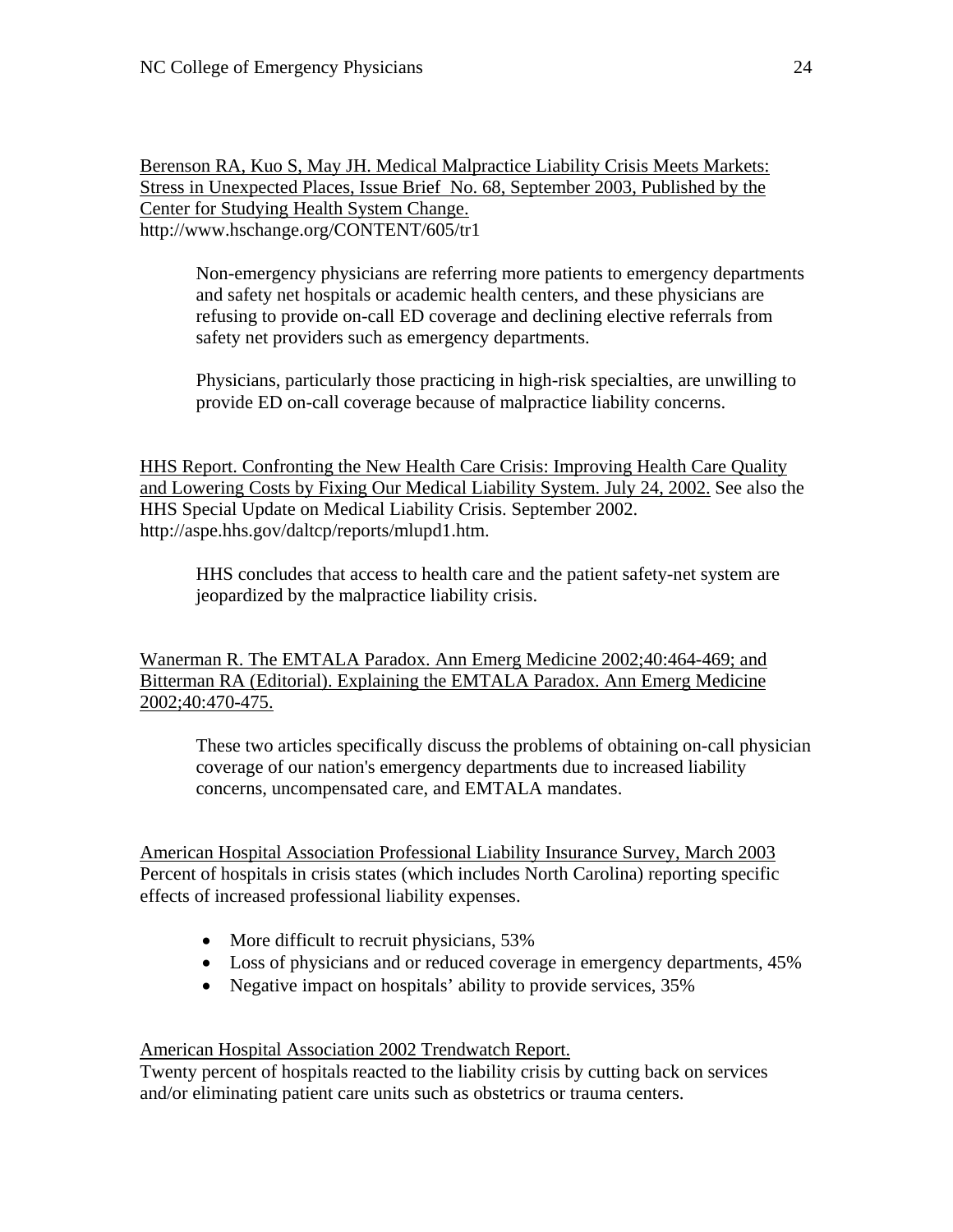HHS report http://aspe.hhs.gov/daltcp/reports/medliaPR.htm. HHS study shows problems in health care system are worsening as medical litigation crisis deepens. March 3, 2003.

TrendWatch by American Hospital Association and The Lewin Group. This study examined the changing physician environment. The report describes demographic shifts in the physician population, economic pressures facing physicians due to liability insurance costs, regulatory burdens, and decreasing reimbursement from government programs and insurance companies, changes in the way physicians practice, and the future supply and demand for physicians. http://www.ahapolicyforum.org. View under "TrendWatch."

The American Medical Association list of states in medical crisis because of the liability problem include: Florida, Georgia, Mississippi, Nevada, New Jersey, New York, Ohio, Oregon, Pennsylvania, Texas, Washington and West Virginia, Arkansas, Connecticut, Illinois, Kentucky, Missouri and **North Carolina**. In those states, doctors reported reducing or discontinuing medical services because of high insurance premiums. March 7, 2003.

BCBS study on malpractice premium increases found that the number of physicians refusing to see patients in crisis states is more than two times that in non-crisis states and physicians are reducing ED calls approximately three times more often in crisis states as opposed to non-crisis states. [ ]

Dr. Jeffrey Houpt, Dean of the UNC School of Medicine testified that the increase in the number of claims over \$1 million has forced the UNC Medical School to divert resources to the litigation system and away from providing patient care. (May 6, 2003)

Medical Mutual Insurance Company of North Carolina (MMIC) acknowledges that many neurosurgeons are refusing to accept emergency room calls because of the high liability risk. (See testimony of Mr. David Sousa, MMIC General Counsel, on December 2, 2003.)

Rosenblatt RA et al. Tort Reform and the Obstetrics Crisis. Western J of Medicine 1991;154:693-699.

Escalating malpractice insurance premiums and concern over being sued has been shown to limit the number of physicians delivering babies.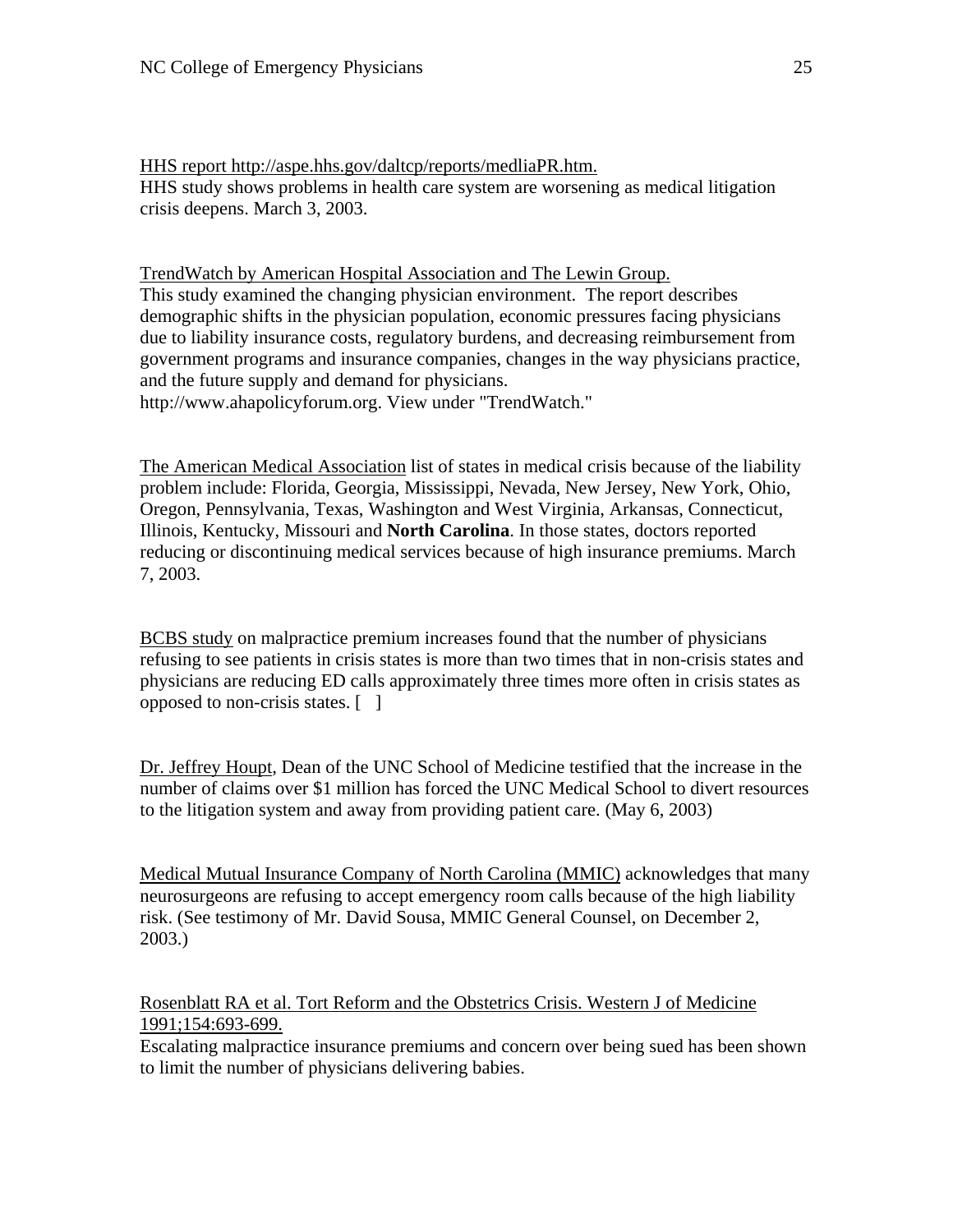### **Malpractice concerns are driving career choices of new physicians.**

#### Washington Post, January 25, 2004, B6.

In 2003, for the first time ever, *none* of the graduates of the University of Maryland School of Medicine chose to enter a residency (training program) in obstetrics.

### Merritt, Hawkins & Associates

According new survey found that 25% newly trained physicians would select a field other than medicine if they could begin their careers again, up from 5% in 2001. The residents were most concerned about professional liability, with 62% of respondents to the 2003 Survey of Final-Year Medical Residents indicating the issue was a significant concern, up from 15% in 2001. Dealing with managed care was their  $2<sup>nd</sup>$  most significant concern. The survey report is available online at http://www.merritthawkins.com/merritthawkins/surveys.jsp.

### AMA News Survey 8/25/03.

One-third of new physicians shied away from entering certain specialties because of fear of greater liability exposure.

### **Defensive Medical Costs**

Though intangible, greater than 80% of doctors agree, according to various studies, that physicians order wholly unnecessary testing solely to prevent or defend against potential malpractice lawsuits. The costs of defensive medicine are nearly impossible to quantify, but it is certainly real to anybody and everybody who practices emergency medicine. As long as a zero miss rate in essential to avoid litigation, physicians will be compelled to "consider every test" as a way of protecting themselves from the grief and cost of the liability system.

The Health and Human Service Department (HHS) itself estimates the government would save \$28 billion to \$48 billion per year in costs to Medicare and Medicaid on defensive costs alone if the malpractice situation is brought under some control. (HHS report - Addressing the New Health Care Crisis: Reforming the Medical Litigation System to Improve the Quality of Health Care. March 3, 2003. http://aspe.hhs.gov/daltcp/reports/medliab.pdf.)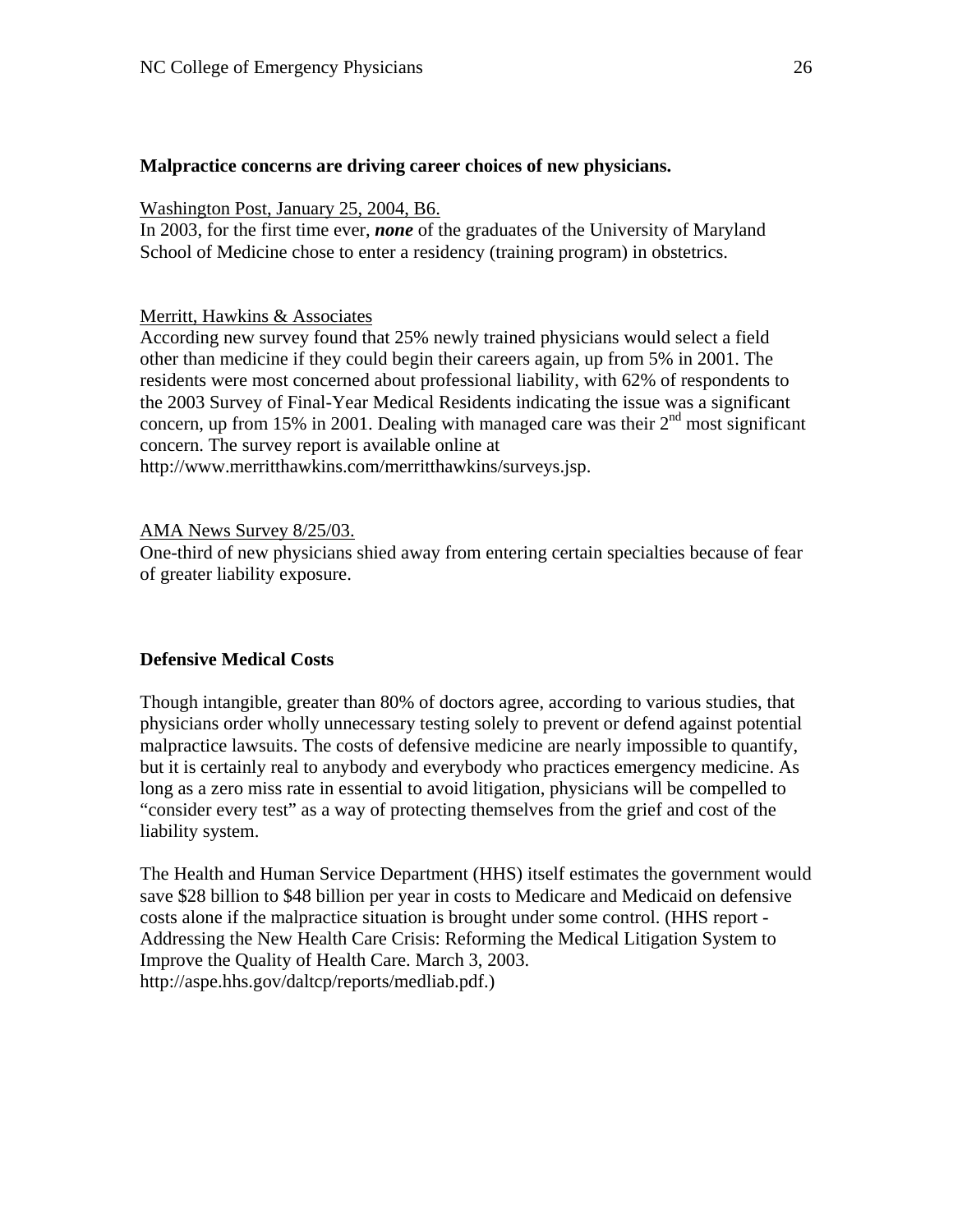## **B. Do caps on non-economic damages reduce malpractice costs?**

Yes. Virtually every academic, independent, and government study concludes that caps definitely decrease insurer loss ratios and provider premium levels.

HHS Office of Technology Assessment: Impact of Legal Reforms on Medical Malpractice Costs (September 1993).

Report found that caps on damages awards consistently reduced the size of claims, and, in turn, premium rates for malpractice insurance.

The study also found that limiting joint and several liability, reducing statutes of limitation, and offsetting awards by the value of collateral-source benefits were effective in slowing the growth of premiums.

Liability premiums 17% lower in states that have capped awards. An analysis published January 21, 2004 by Health Affairs finds medical liability insurance premiums are 17.1% lower in states that have capped court awards. The report by Kenneth Thorpe, chairman of the health policy and management department at the Emory University Rollins School of Public Health, examines recent trends in liability insurance and the impact of tort reform on premiums. Thorpe, who advised the Clinton administration on health policy issues, said three factors have mainly driven the increase of malpractice premiums: growing awards and settlements, increased frequency of lawsuits, and declines in the investment incomes of insurance companies. Caps were associated with both lower loss ratios and lower premiums. The report can be found at http://www.healthaffairs.org.

HHS report - Addressing the New Health Care Crisis: Reforming the Medical Litigation System to Improve the Quality of Health Care. March 3, 2003. http://aspe.hhs.gov/daltcp/reports/medliab.pdf

HHS determined that medical litigation significantly worsened in the past year, sparked by a rise in million dollar jury awards and settlements, particularly for non-economic damages.

Largest cause of increased premiums was non-economic damages lost on filed claims. Premium increases were 2.5 times higher over a two year span in states without caps on non-economic compare to states with caps on non-economic damages.

If legislation placed limits on non-economic damages, it would save \$70-126 billion in health care costs per year.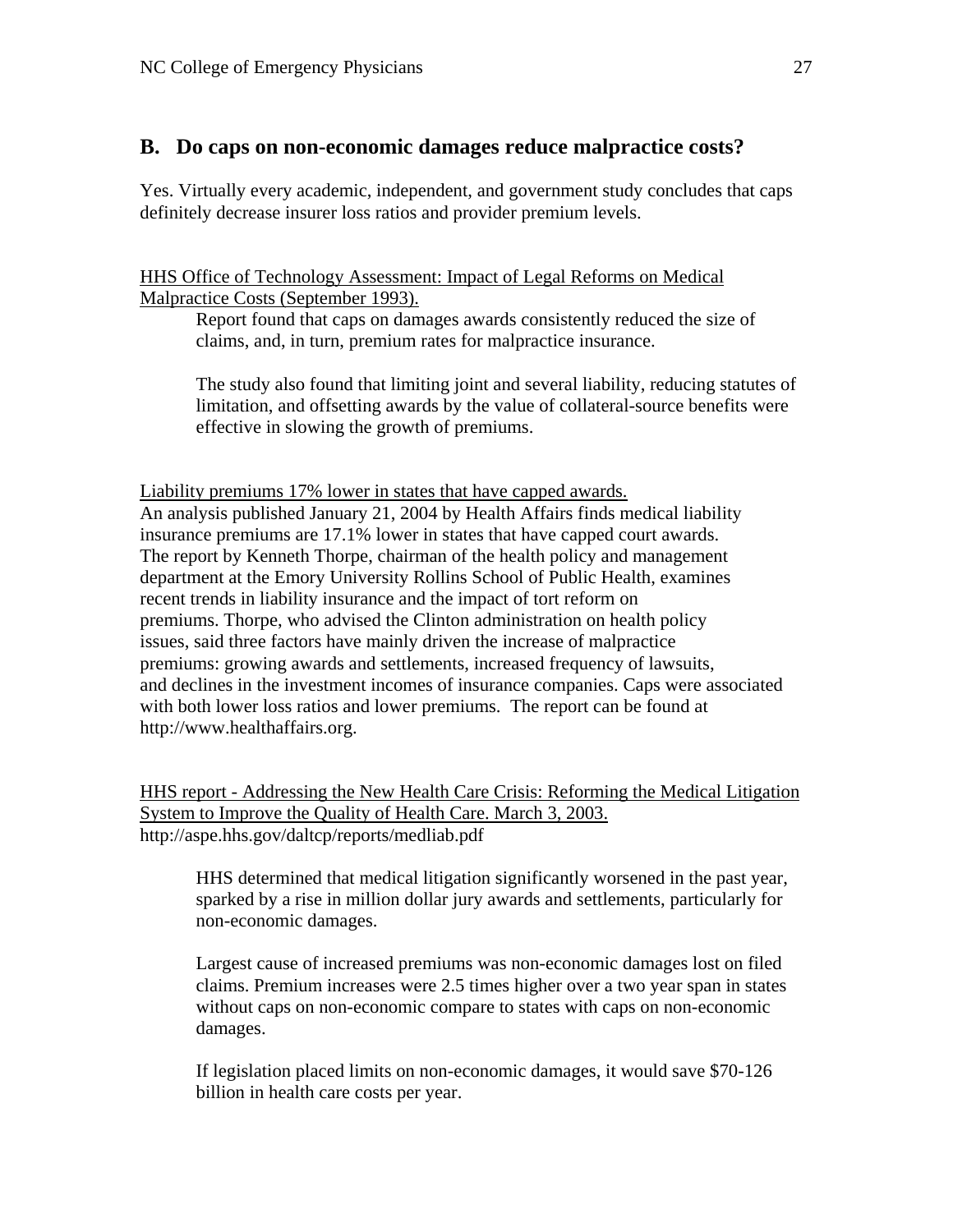GAO Report (GAO-03-702). Medical Malpractice Insurance: Multiple Factors Have Contributed to Increased Premium Rates. http://www.gao.gov/new.items/d03702.pdf.

GAO concludes that the largest part of increasing premiums is due to losses on malpractice claims.

The GAO also notes that 60% of physicians are now covered by physician owned entities, and that an increasing number of large hospital and physician groups have left the commercial insurance market entirely, and begun to self-insure in a variety of ways, exposing themselves to greater financial responsibility for malpractice claims and greater risk of insolvency.

The GAO analyzed premium rates in seven states (California, Florida, Minnesota, Mississippi, Nevada, Pennsylvania and Texas) and determined multiple factors, including falling investment income and rising reinsurance costs, have contributed to recent increases in premium rates, but found that losses on medical malpractice claims are the driving factor behind the huge rate increases.

Congressional Budget Office (CBO) - Limiting tort liability for medical malpractice (January 8, 2004).

Evidence from the states indicates that premiums are lower when tort liability is restricted than they would be otherwise. Available at www.cbo.gov. (See also the CBO report of The Economics of US Tort Liability: A Primer (October 2003).)

GAO-03-0836 August 2003 Medical Malpractice: Implications of Rising Premiums On Access to Health Care. http://www.gao.gov/new.items/d04128t.pdf.

The GAO examined the experiences in five states with reported malpractice related problems, Florida, Nevada, Pennsylvania, Mississippi, and West Virginia; and, also, four states without reported problems, California, Colorado, Minnesota, and Montana.

The GAO found that the growth in malpractice premiums has been slower in states that enacted tort reforms that included caps and faster in states that do not have caps, by a factor of 10% vs 29% over the past two years.

California's medical malpractice insurance premiums went from the highest in the nation to lower than the median cost after passage of tort reform. From 1976 to 2000, premiums in the US rose an average of 505%, but California's only increased 167% during the same time period.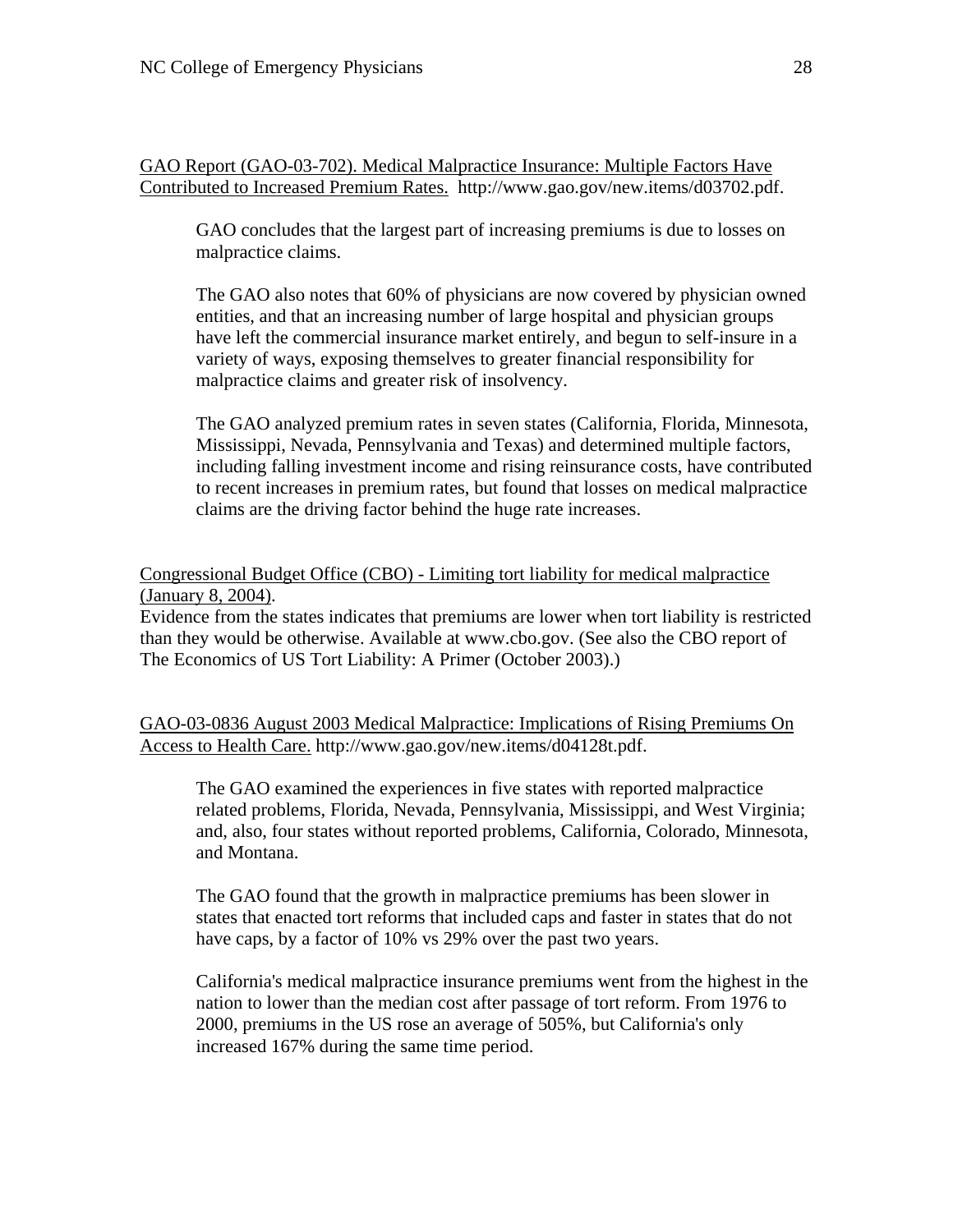Congressional Budget Office: Cost Estimate for H.R.5 (Health Act of 2003) March 2003. Based on its own research on the effects of tort restrictions, the Congressional Budget Office (CBO) estimated that provisions of the Health Act of 2003 (H.R.5) would lower premiums nation wide by an average of 25%-30% from the levels likely to occur under current law. Available at www.cbo.gov.

American Hospital Association Professional Liability Insurance Survey - A Growing Crisis. March 2003

An AHA study found professional liability expenses have doubled for nearly half of the hospitals in states experiencing a liability crisis, but were lower in states that had enacted liability reform.

Professional liability expenses per staff bed was \$11,435 in crisis states but \$4,228 in states that have enacted tort reform.

Average professional liability expense growth over the past two years in crisis states is 158% compared to 74% in reform states.

Advisory Board Company research study on malpractice costs, October 4, 2003. The study found that physicians in 'crisis states' and in states with only limited tort reform face premium increases significantly larger than average states. Premiums were between two and two and a half time greater in crisis states and in non-reform states as opposed to those in tort reform states.

Employment Policy Foundation Study.

Estimated that limiting damage awards in medical liability cases could save \$54.8B to \$97.5B annually, or 7.2% to 12.7% of the \$765B spent on hospital and physician services each year. The analysis found significant cost differences between states with noneconomic damage award caps and states without limits. For example, medical liability premiums increased 505% nationwide between 1976 and 2000, while premiums in California, which caps non-economic damage awards, increased just 167%. The report says rising liability costs reduce access to care and artificially inflate health care expenditures by encouraging medically unnecessary tests and diagnostic procedures. It estimates curbing medical liability excesses would reduce employer-sponsored health plan costs by \$17.4B to \$30.9B annually, and reduce the employee share of annual health plan costs by \$59 to \$109 per employee annually. June 21, 2003 at http://www.epf.org/.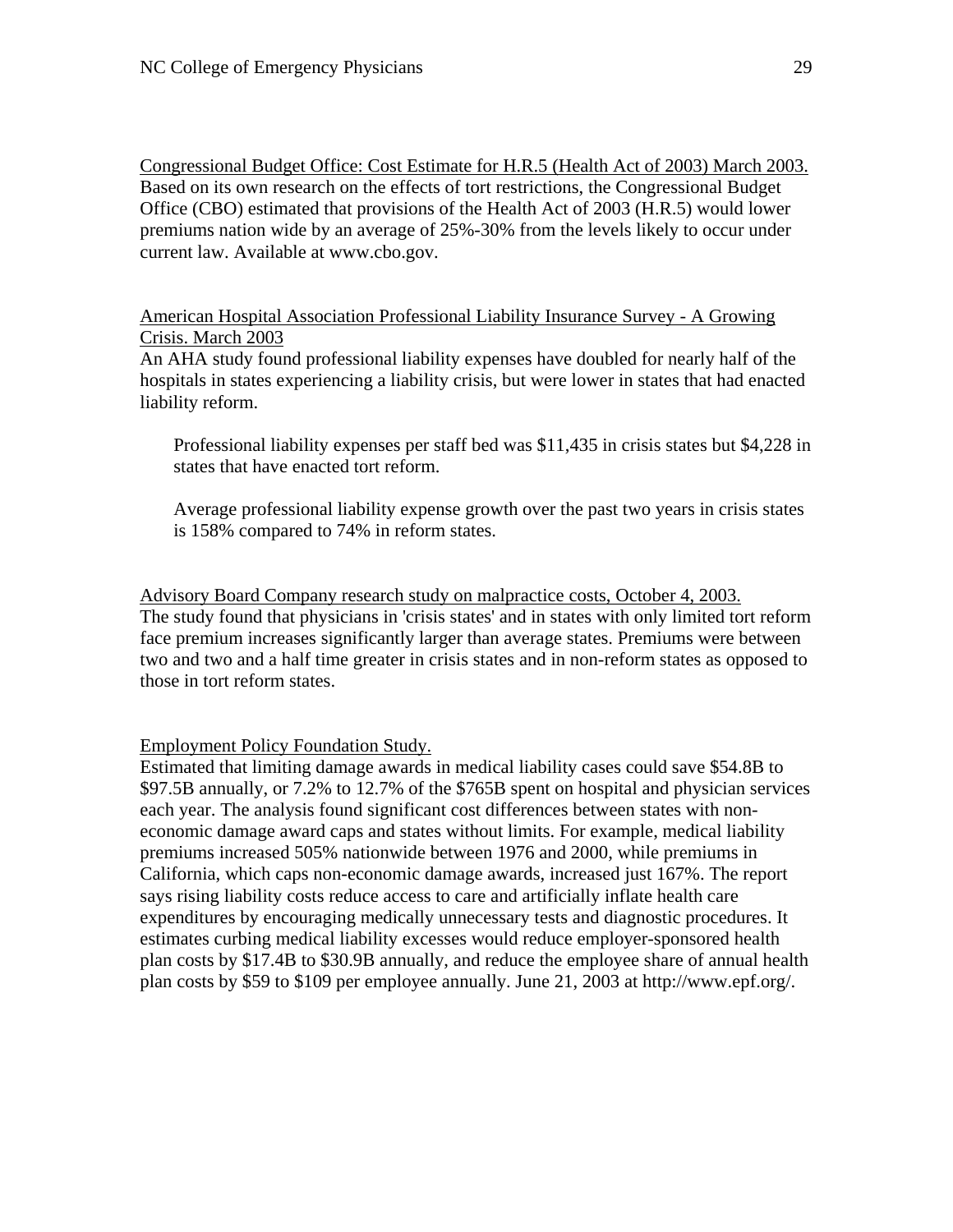Milliman USA Study Shows Caps on Damages Reduce Malpractice Costs. A study by Milliman USA demonstrates that caps on noneconomic damages will cut the cost of insuring physicians against medical malpractice. The Seattle-based actuarial consulting firm analyzed medical malpractice claims closed from late 1990 to early 2001 in the 14 largest states and the District of Columbia. Analysts found that the cost of malpractice losses (based on statistics reported to the National Practitioner Data Bank) were below average in states that had laws limiting noneconomic damages, while states without these reforms had losses above the national average.

Although there are other differences between the states—including the size and application of the caps—the study "very clearly shows that caps on noneconomic damages are highly correlated to medical malpractice costs," says Richard S. Biondi, author of the 2003 study.



Florida study affirms value of medical liability caps.

According to the study conducted by EastWest Research Corporation for the Floridians for Quality Affordable Healthcare, a group including the South Florida Hospital and Healthcare Association (SFHHA), Florida has one of the highest professional liability costs in the country. The study estimates that a \$250,000 cap on non-economic damages would reduce professional liability payments and awards in Florida by 24.7%. Physicians in Dade, Broward and Palm Beach counties could save an estimated \$320 million every year if a cap existed, enabling Florida physicians to pay rates similar to those currently paid in California. May 23, 2003.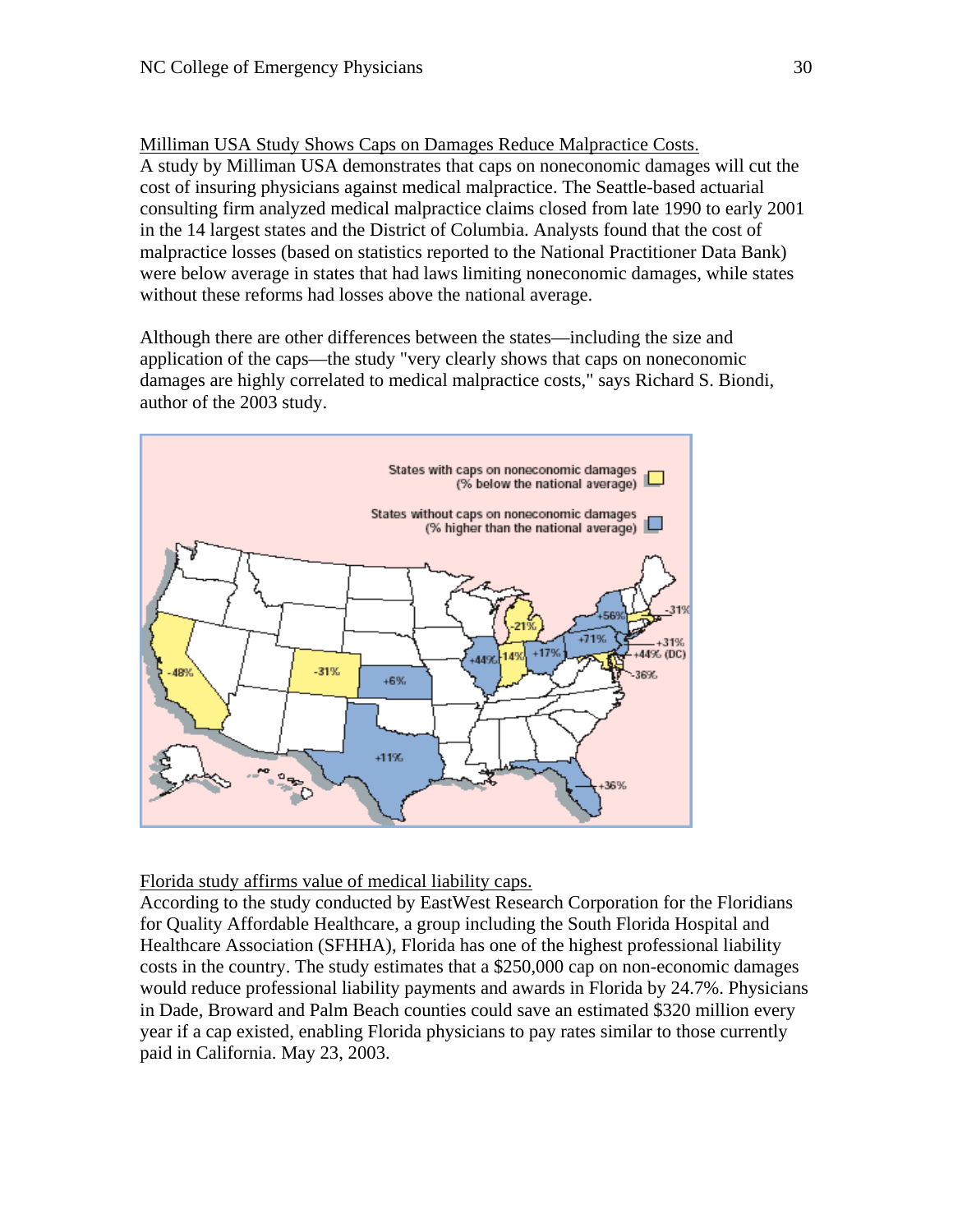Malpractice Insurance Losses Jump When Caps Removed.

In 1998 caps on non-economic damages were ruled unconstitutional in the state of Oregon. Losses had remained steady over the previous 7 years with the cap in place. After removal of the cap, annual losses tripled in less than 3 years. (Data from A.M.Best Database Services. See also the Tillinghast report.)

Cohen, H .Congressional Research Service Report for Congress. Medical Malpractice Liability Reform: Legal Issues and Fifty-State Survey of Caps on Punitive and Noneconomic Damages. Order Code RL31692 Updated May 14, 2003. Discusses the pros and cons of the malpractice liability reform bill passed by the US House of Representatives, H.R. 5 (The HEALTH Act), on March 13, 2003. It includes a discussion on the effectiveness of caps.

Actuarial and Analytics Practice of Aon's Risk Services, Inc.

Aon conducted a hospital professional liability and physician liability benchmark study and concluded that the "real problem" is the growing size of liability awards and that caps do limit award sizes. The study was published in January of 2004. http://www.aon.com and click on "2003 Benchmark Analysis".

States with Caps on Noneconomic Damages Also Have More Physicians.

(I.e., Sutton's Law applies to physician behavior too!) DHHS Agency for Healthcare Research and Quality (AHRQ), Hellinger FJ & Encinosa

WE. "The Impact of State Laws Limiting Malpractice Awards on the Geographic Distribution of Physicians". States with caps on non-economic damages experienced 12% more physicians per capital than States without such a cap. Moreover, States with relatively high caps were less likely to experience an increase in physician supply than States with lower caps. Twenty four states have damage caps laws. July 7, 2003. http://www.ahrq.gov/research/tortcaps/tortcaps.htm.

Tort Reform Along the California Model.

In the malpractice crisis of the 1970s, California was one of the worse states in the nation. Today it's one of the better states in the nation because it passed sensible comprehensive tort reform that in no way limited the access of persons injured because of medical malpractice to recovery of their economic damages and losses and reasonable compensation for their pain and suffering (a totally immeasurable element).

HHS Update on the Medical Litigation Crisis: Not the Result of the "Insurance Cycle". November 2002. http://aspe.hhs.gov/daltcp/reports/mlupd2.htm. Also see Kipp R, Cookson JP, & Mattie LL. Health Insurance Underwriting Cycle Effect on Health Plan Premiums and Profitability. Published by Milliman, USA, April 10, 2003.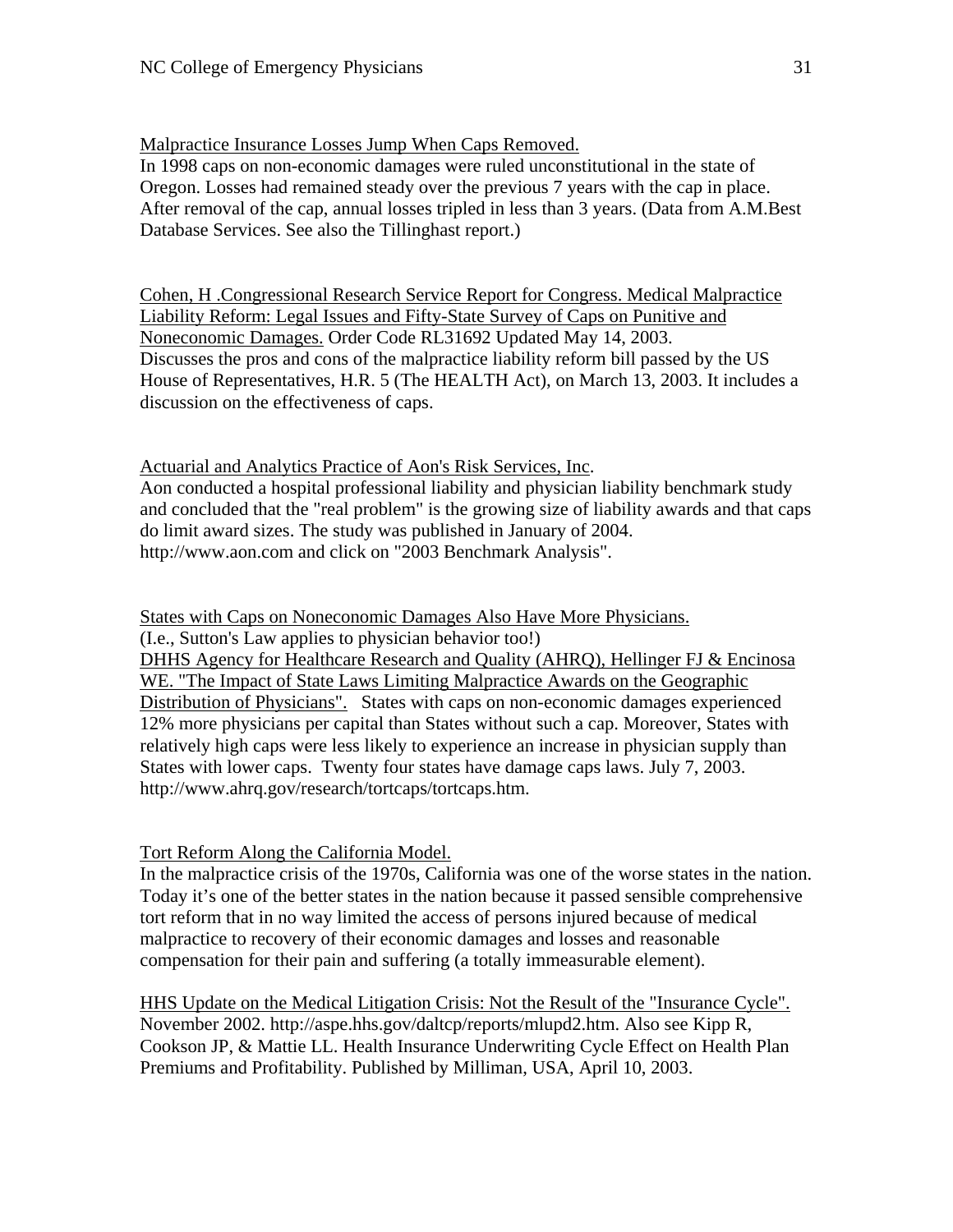# **C. The current tort system is a poor way to prevent and redress injury from medical negligence.**

Societal Purposes of the Tort Law:

- 1. Compensate negligently injured persons.
- 2. Deter unsafe practices that lead to injury.

The current tort system does not meet either of these two goals well. Most studies confirm that 60% of the dollars awarded are spent to cover the administrative costs of the system (primarily attorney fees of both the plaintiff and defendant), and only 40% of the dollars awarded actually go to the injured party.

Tillinghast-Towers Perrin: US Tort Costs: 2003 Update Trends and Findings On the Cost of the US Tort System.

US tort system is highly inefficient returning less than 50 cents on the dollar to the people designed to help and returning only 22 cents to compensate for actual economic loss. This inefficiency has increased over time. Total growth and tort costs have escalated from 1980 to 2002 compounding at an average of approximately 12% per year. At approximately \$25 billion in 2002, medical malpractice costs translated to about \$85 per person and contributed an increase in health care costs. The 13.3% rate of growth in tort costs in 2002 greatly exceeded overall economic growth of 3.6%. In 2002 tort costs accounted for approximately 2.5% of GDP, the highest ratio to GDP since 1990.

Institute of Medicine (IOM) to Err is Human: Building a Safer Health System, National Academy Press, Washington, DC (2000).

"There is widespread agreement that the current system of tort liability is a poor way to prevent and redress injury resulting from medical error. Most instances of negligence do not give rise to lawsuits and most legal claims do not relate to negligent care."

There are very clear signs that malpractice insurance pressures are altering physician treatment decisions and effecting patient care through unexpected avenues.

Harvard Medical Malpractice Group failed to show correlation between jury awards, settlements, and defendant misconduct (same for products liability and securities liability i.e. torts in general).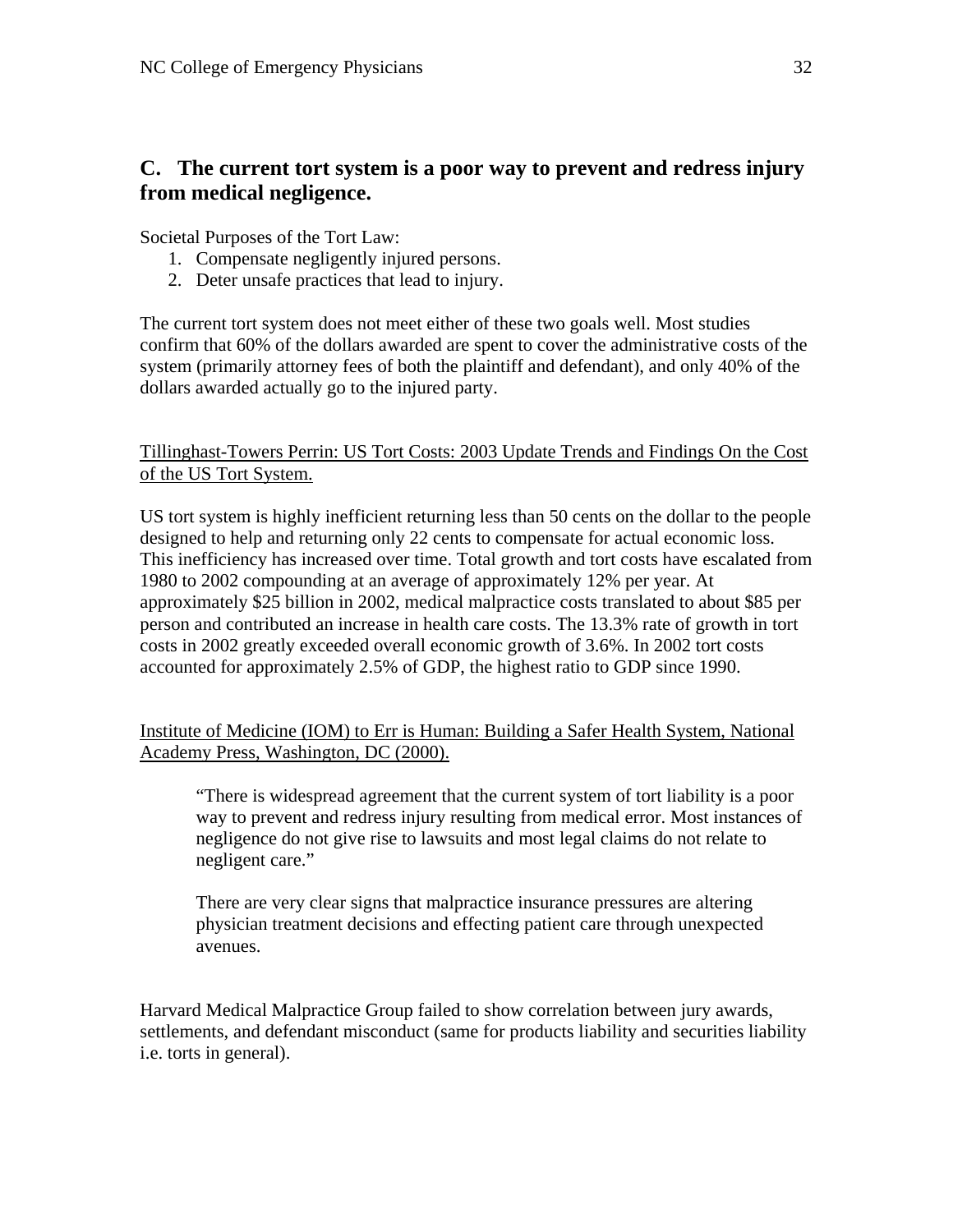Studdert DM et al. Health Policy Report: Medical Malpractice. NEJM 2004;350:283-292

Mello MM, Studdert DM, & Brennan TA. The New Medical Malpractice Crisis. NEJM 2003;348:2281-2284.

Localio AR, Lawthers AG, Brennan TA et al. Relation between malpractice claims and adverse events due to negligence. New Engl J of Medicine. 1991;325:245-51.

Brennan TA, Sox CM, Burstin HR. Relation between negligent adverse events and the outcomes of medical malpractice litigation. New Engl J of Medicine 1996;335:1963-7.

# **D. Emergency Medical Treatment and Labor Act (EMTALA)**

EMTALA is the federal law which requires Medicare participating hospitals to examine and stabilize all persons presenting to their emergency department, and accept patients in transfer from lesser capable hospitals.

- 1. Bitterman RA. Providing Emergency Care Under Federal Law: EMTALA. Published by the American College of Emergency Physicians in January 2001 (available from ACEP's publication department at 1-800-798-1822, touch 6, or on ACEP's web site at www.acep.org/bookstore.) A supplement addressing the impact of the new EMTALA regulations effective November 10, 2003 will be available from ACEP in the spring of 2004.
- 2. 68 Fed. Reg. 53,221-53264 (2003): the new final EMTALA regulations on EMTALA published by CMS in the Federal Register on September 9, 2003.

The new regulations became effective November 10, 2003, and most experts believe they relax the on-call requirements and will lead to fewer specialists taking call for local emergency departments and more transfers of patients due to the lack of available services at more hospitals.

A copy of the new EMTALA rules can be found though the Federal Register Online GPO Access at: http://www.access.gpo.gov/su\_docs/fedreg/a030909c.html under "Separate parts in this issue."

3. CMS's Interim Guidance to state surveyors and its regional offices regarding the enforcement of EMTALA under the new regulations is available on line at http://www.cms.hhs.gov/medicaid/survey-cert/letters.asp.